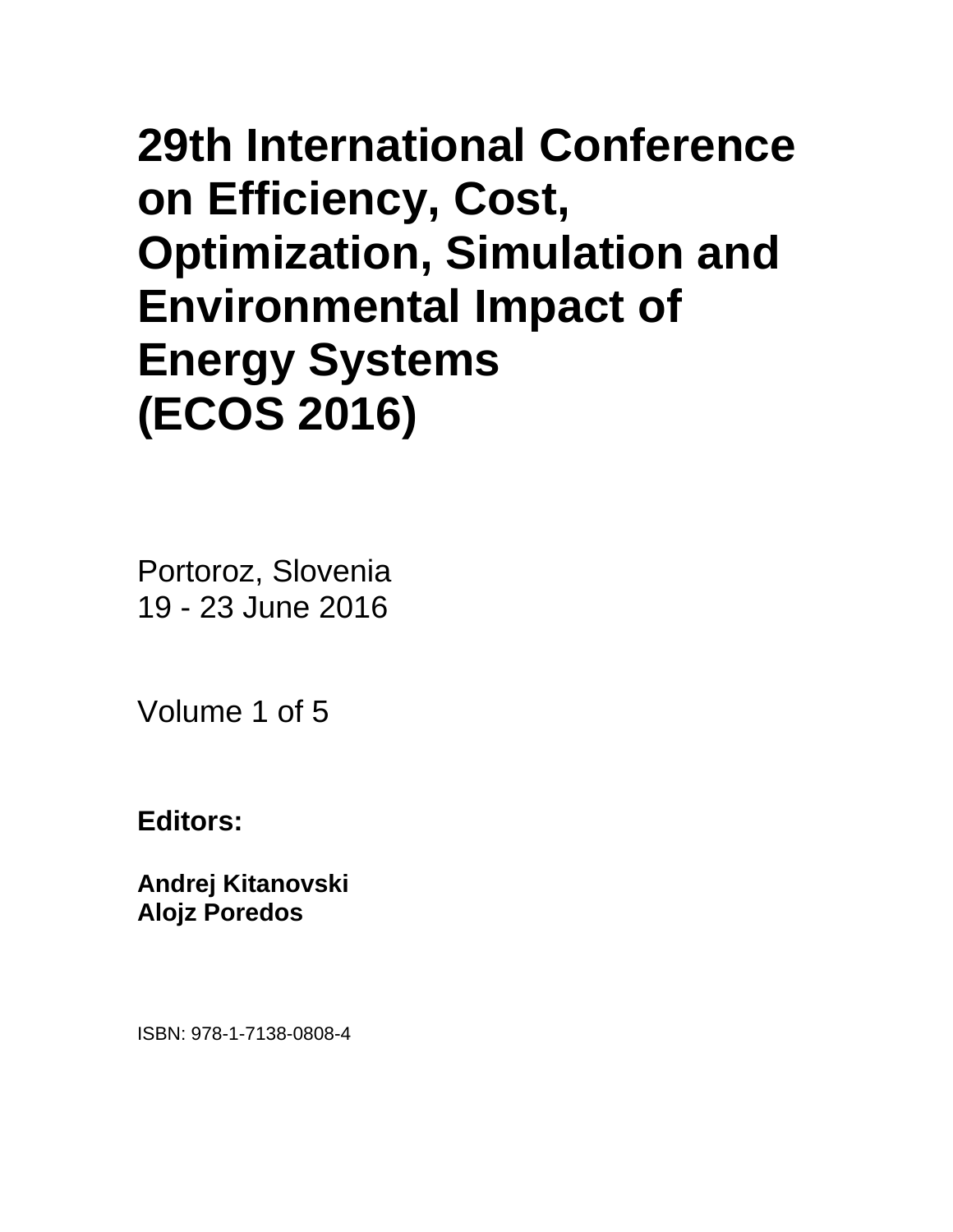**Printed from e-media with permission by:**

Curran Associates, Inc. 57 Morehouse Lane Red Hook, NY 12571



**Some format issues inherent in the e-media version may also appear in this print version.**

Copyright© (2016) by University of Ljubljana All rights reserved.

Printed with permission by Curran Associates, Inc. (2020)

For permission requests, please contact University of Ljubljana at the address below.

University of Ljubljana, Faculty of Mechanical Engineering Aškerčeva 6, SI-1000 Ljubljana, Slovenia

### **Additional copies of this publication are available from:**

Curran Associates, Inc. 57 Morehouse Lane Red Hook, NY 12571 USA Phone: 845-758-0400 Fax: 845-758-2633 Email: curran@proceedings.com Web: www.proceedings.com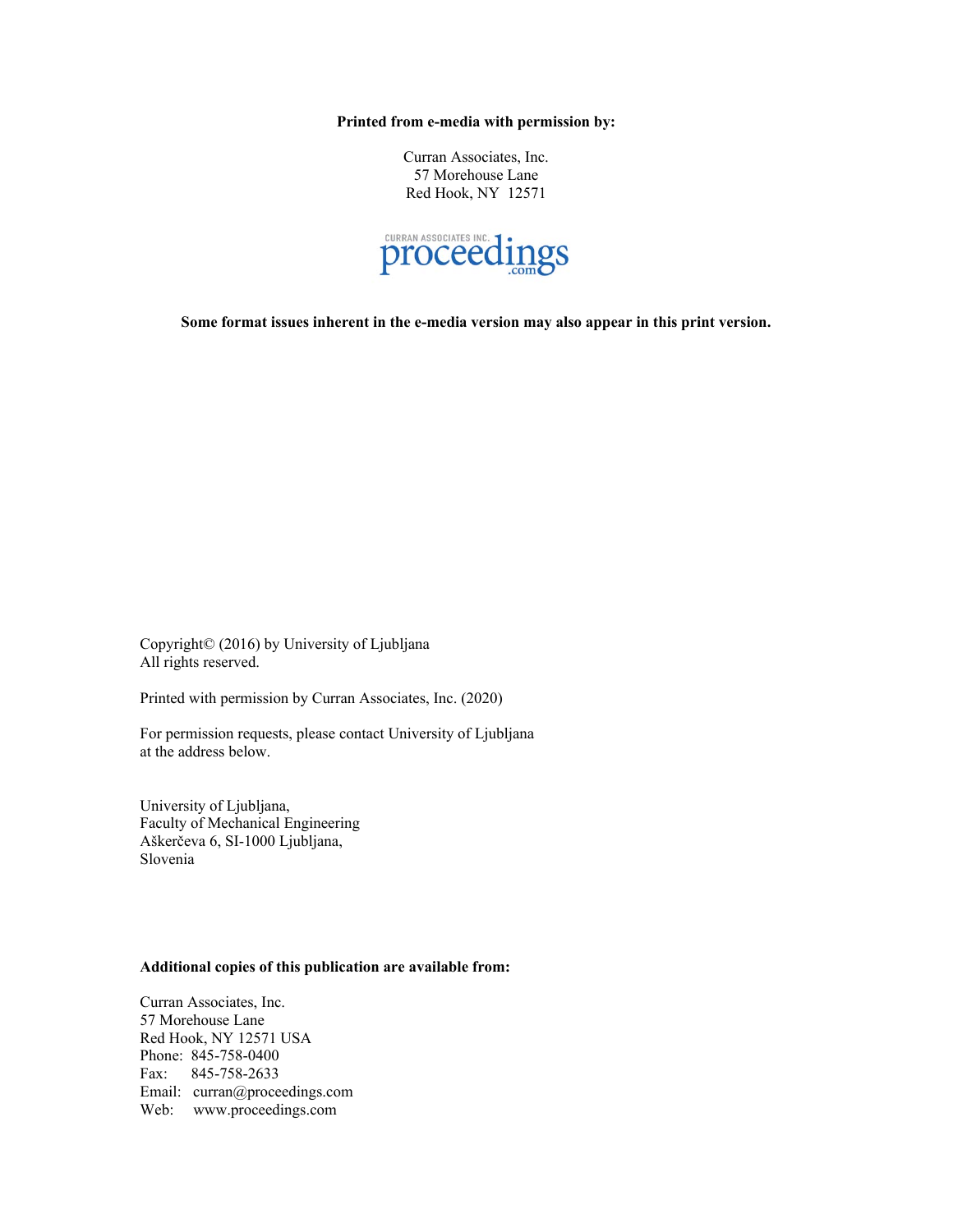# **TABLE OF CONTENTS**

#### **VOLUME 1**

#### **ADVANCED FOSSIL ENERGY: CLEAN COAL, OIL, NATURAL GAS, CARBON DIOXIDE CAPTURE, UTILIZATION & STORAGE**

| LIQUEFACTION OF NATURAL GAS INTEGRATED INTO AN AIR SEPARATION PLANT: |  |
|----------------------------------------------------------------------|--|
|                                                                      |  |
| S. Tesch, K. Sabandi, T. Morosuk, G. Tsatsaronis                     |  |
| <b>OPTIMIZATION AND COMPARATION OF CAL CO2 CAPTURE SYSTEMS WITH</b>  |  |
|                                                                      |  |
| L. Duan, T. Feng, X. Yu, J. Ma                                       |  |

#### **BASIC & APPLIED THERMODYNAMICS**

| <b>ECOS 2016: OPTIMIZATION OF AN IRREVERSIBLE CARNOT ENGINE WITH A CHANGING</b>   |  |
|-----------------------------------------------------------------------------------|--|
|                                                                                   |  |
| M. Blaise, M. Feidt, D. Maillet                                                   |  |
|                                                                                   |  |
| M. Feidt, M. Blaise                                                               |  |
| 10 YEARS WITH THE PPR78 MODEL: CAPABILITIES AND LIMITATIONS OF PREDICTIVE         |  |
|                                                                                   |  |
| R. Privat, J.N. Jaubert                                                           |  |
| MATHEMATICAL CONSTRAINTS FOR AN OPTIMAL DESIGN OF TEMPERATURE-                    |  |
| <b>DEPENDENT ATTRACTIVE PARAMETER EXPRESSIONS IN CUBIC EQUATIONS OF STATE  76</b> |  |
| J.N. Jaubert, R. Privat, S. Lasala, Y. Le Guennec                                 |  |
| <b>EXERGY RECOVERY DURING LNG GASIFICATION USING AMBIENT AIR AS HEAT</b>          |  |
| <b>SOURCE</b>                                                                     |  |
| Z. Hadid, A. Zoughaib                                                             |  |
| <b>LOCAL STABILITY OF A CURZON AND AHLBORN ENGINE BY USING SIMPLIFIED</b>         |  |
|                                                                                   |  |
| D. Ladino-Luna, P. Portillo-Diaz, R.T. Paez-Hernandez                             |  |
|                                                                                   |  |
| O. Arnas                                                                          |  |

### **BIOMASS/BIOFUELS, BIOREFINERY CONCEPTS, WASTE-TO-ENERGY**

| <b>MINERAL PHASE TRANSFORMATION OF BIOMASS ASHES - THERMAL ANALYSIS AND</b>   |  |
|-------------------------------------------------------------------------------|--|
|                                                                               |  |
| A. Magdziarz, D. Nowak-Wozny, M. Gajek, M. Wilk                               |  |
|                                                                               |  |
| I. Sharma, P. Arora, A. Hoadley, S. Mahajani, A. Ganesh                       |  |
| <b>EARLY-STAGE DECISION MAKING APPROACH FOR THE SELECTION OF OPTIMALLY</b>    |  |
|                                                                               |  |
| A.D. Celebi, A.V. Ensinas, S. Sharma, F. Marechal                             |  |
| <b>GASIFICATION AND COMBUSTION REACTOR GEOMETRY DESIGN OF A FAST INTERNAL</b> |  |
|                                                                               |  |
| J. Mele, A. Senegacnik                                                        |  |
| TECHNO-ECONOMIC ASSESSMENT FOR HYDROTHERMAL LIQUEFACTION OF                   |  |
|                                                                               |  |
| M. Magdeldin, T. Kohl, C. DeBlasio, L. Saeed, M. Jarvinen                     |  |
| DESIGN OF AN INTEGRATED WASTE WOOD TO HEAT AND HYDROGEN CONVERSION            |  |
|                                                                               |  |
| C.A. Chahla, A. Zoughaib, C.T. Tran, R. Farel                                 |  |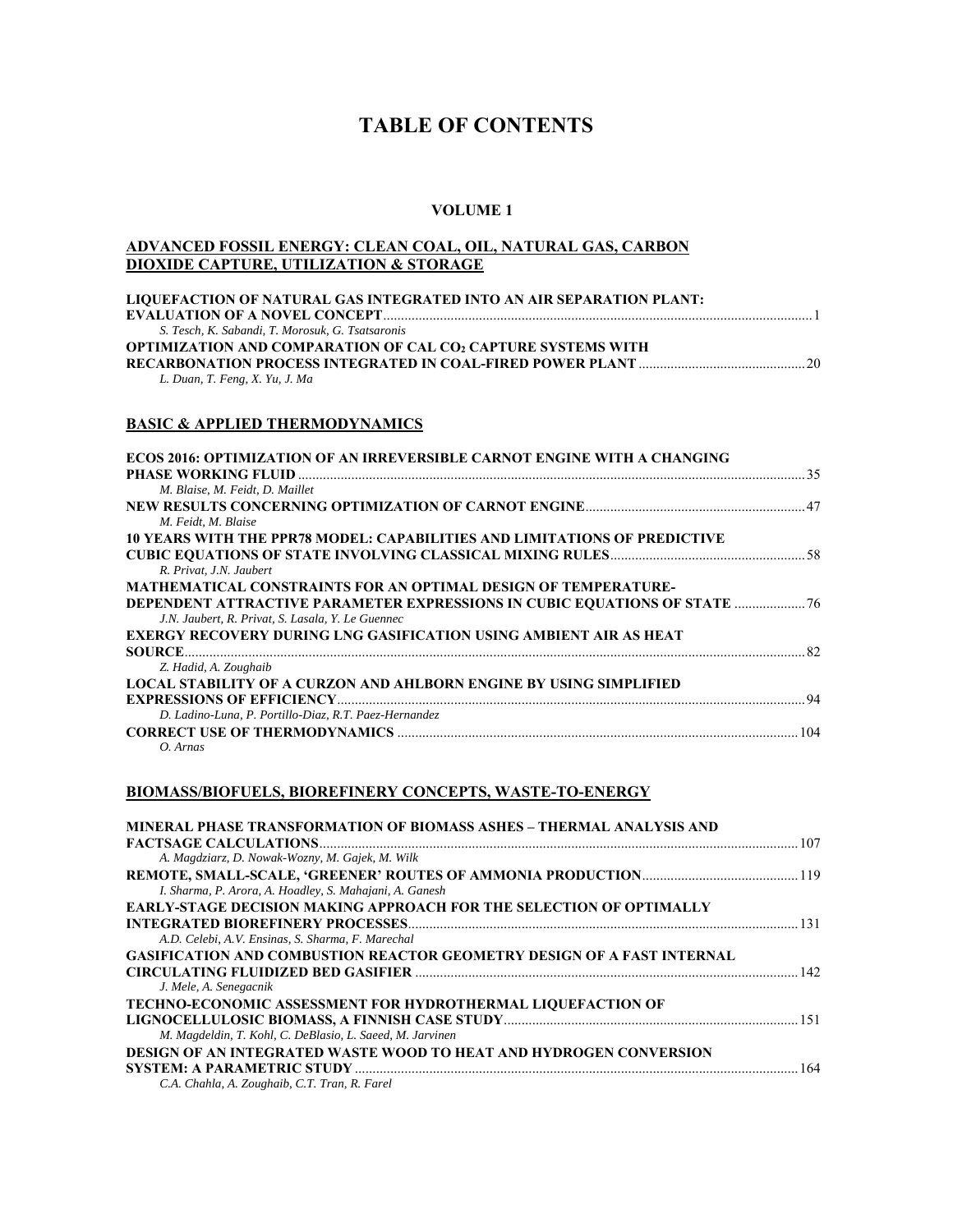| D. Marmolejo-Correa, M. Hernandez-Hoyos, C. Molina, A. Sanchez, C.C. Guerra |     |
|-----------------------------------------------------------------------------|-----|
| FINITE RATE REACTION MECHANISM ADAPTED FOR MODELING AND SIMULATION OF       |     |
|                                                                             |     |
| T.M. Chandia, J.I. Yanagihara, R.B. Astete                                  |     |
| FEASIBILITY ANALYSIS OF 100% TIRE PYROLYSIS OIL IN A COMMON RAIL DIESEL     |     |
|                                                                             |     |
| U.Z. Baskovic, R. Vihar, T. Seljak, T. Katransik                            |     |
| <b>THERMOCHEMICAL RECYCLING OF PLASTICS FOR PRODUCTION OF CHEMICAL</b>      |     |
|                                                                             |     |
| M. Morandin, S. Heyne, H. Jilvero, M. Gyllenhammar, L. Petterson, S. Harvey |     |
| SETUP OF AN EXPERIMENTAL SYSTEM TO STUDY THE GAS PHASE KINETICS IN          |     |
| PYROLYSIS PROCESSING                                                        | 252 |
| F. Desogus, R. Carta                                                        |     |

# **CHEMICAL REACTIONS & REACTION ENGINEERING**

| EXERGY MODELING AND OPTIMIZATION OF AN AMMONIA PRODUCTION PLANT264           |  |
|------------------------------------------------------------------------------|--|
| D. Florez-Orrego, S.D.O. Junior                                              |  |
| <b>COMPARISON OF DIFFERENT AMMONIA SYNTHESIS LOOP CONFIGURATIONS WITH</b>    |  |
|                                                                              |  |
| M. Penkuhn, G. Tsatsaronis                                                   |  |
| <b>EXERGY-BASED ESTIMATION AND COMPARISON OF UREA AND AMMONIUM NITRATE</b>   |  |
|                                                                              |  |
| Z. Kirova-Yardanova                                                          |  |
| <b>DESIGN OF A CHEMICAL REACTOR UNDER MICROWAVE IRRADIATION IN RESONANCE</b> |  |
| <b>CONDITIONS</b>                                                            |  |
| F. Desogus, S. Casu, G. Muntoni                                              |  |
| <b>THERMOECONOMIC OPTIMIZATION OF AN ENDOREVERSIBLE CHEMICAL ENGINE</b>      |  |
|                                                                              |  |
| M.A. Barranco-Jimenez, A. Ocampo-Garcia, F. Angulo-Brown                     |  |

# **DISTRICT ENERGY SYSTEMS & SMART CITIES**

| T.D. Coz. A. Kitanovski, A. Poredos                                        |     |
|----------------------------------------------------------------------------|-----|
| R. Yokoyama, H. Kitano, T. Wakui                                           |     |
| TOWARDS ENERGY--AUTONOMOUS CITIES USING CO2 NETWORKS AND POWER TO GAS      |     |
| <b>STORAGE</b>                                                             | 369 |
| R. Suciu, P. Stadler, A. Ashouri, F. Marechal                              |     |
| <b>ENERGY AND ECONOMIC ASSESSMENT OF A POLYGENERATION DISTRICT HEATING</b> |     |
|                                                                            |     |
| N. Kabalina, M. Costa, W. Yang, A. Martin                                  |     |
| THE ROLE OF HEAT STORAGES IN FACILITATING THE ADAPTATION OF DH SYSTEMS     |     |
|                                                                            | 395 |
| A. Hast, S. Rinne, S. Syri, J. Kivluoma                                    |     |
| OPTIMIZATION OF MULTI-SOURCE COMPLEX DISTRICT HEATING NETWORK, A CASE      |     |
| STUDY                                                                      | 409 |
| M. Vesterlund, A. Toffolo, J. Dahl                                         |     |
| SENSITIVITY ANALYSIS OF DISTRICT HEATING SYSTEM MODEL FOR TRANSITION       |     |
|                                                                            | 420 |
| J. Ziemele, A. Gravelsins, A. Blumberga, D. Blumberga                      |     |
| <b>EXPERIMENTAL VALIDATION OF HEAT TRANSPORT MODELLING IN DISTRICT</b>     |     |
| <b>HEATING NETWORKS</b>                                                    | 430 |
| K. Sartor, P. Dewallef                                                     |     |
| <b>OPTIMAL OPERATIONAL MANAGEMENT OF RESIDENTIAL ENERGY SUPPLY</b>         |     |
|                                                                            | 442 |
| T. Wakui, H. Kawayoshi, R. Yokoyama, H. Iitaka, H. Aki                     |     |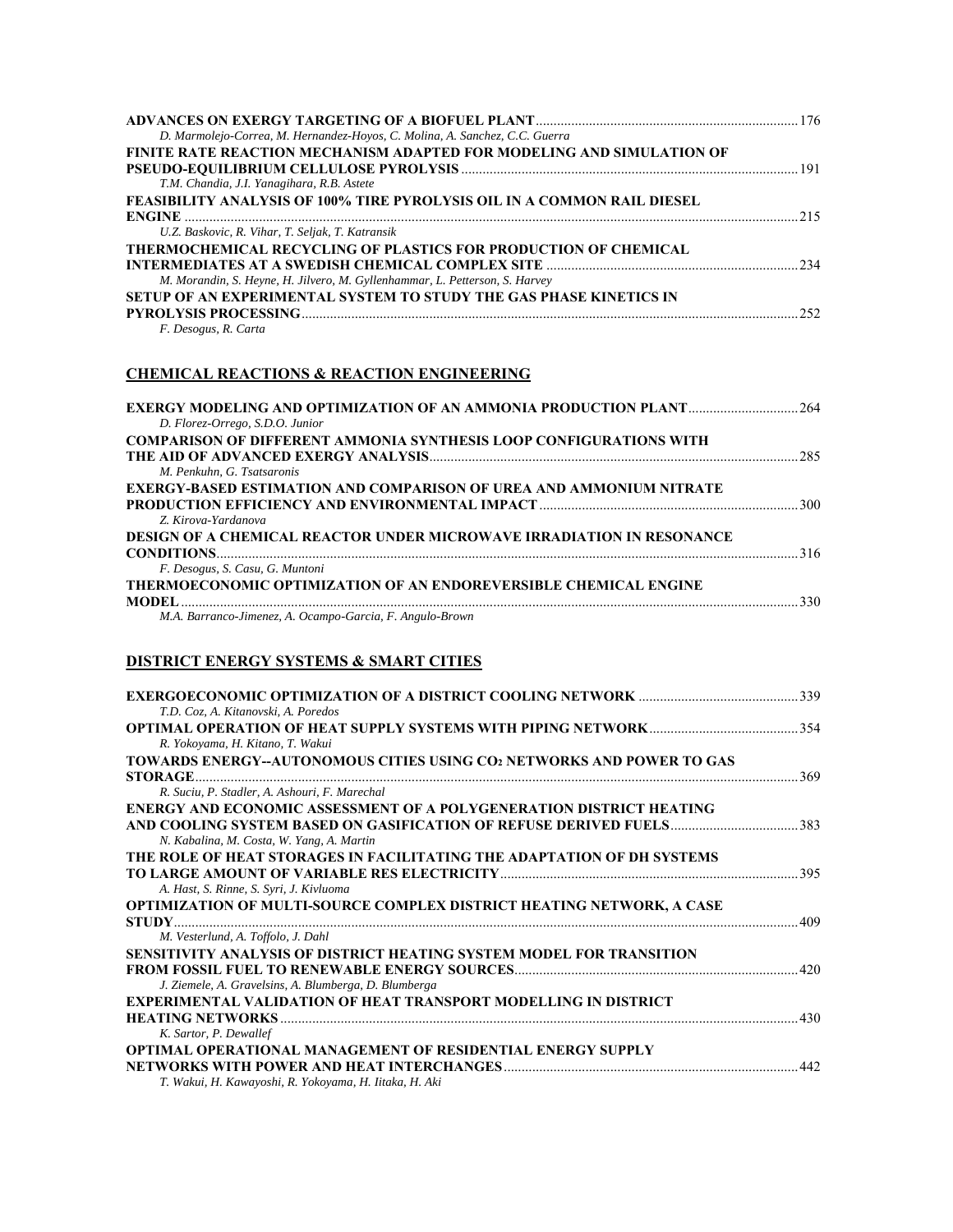# **ENERGY & WATER INTERACTIONS, USE OF WATER RESOURCES**

| A CRITICAL REVIEW OF DEFINITIONS FOR EXERGETIC EFFICIENCY IN REVERSE |                |
|----------------------------------------------------------------------|----------------|
|                                                                      | $\ldots$ . 537 |
| A.M. Blanco-Marigorta, J.D.M. del Cano                               |                |

# **ENERGY & BUILDINGS**

| <b>CLUSTERING ALGORITHMS FOR THE SELECTION OF TYPICAL DEMAND DAYS FOR THE</b>    |       |
|----------------------------------------------------------------------------------|-------|
|                                                                                  | - 550 |
| T. Schutz, M.H. Schraven, H. Harb, M. Fuchs, D. Muller                           |       |
| <b>ECONOMIC ASSESSMENT OF ENERGY STORAGE FOR LOAD SHIFTING IN POSITIVE</b>       |       |
|                                                                                  |       |
| O. Dumont, C. Carmo, E. Georges, S. Balderrama, S. Quoilin, V. Lemort            |       |
| <b>CLUSTERING OF BUILDINGS WITHIN CITY DISTRICTS TO REDUCE RUNTIME FOR</b>       |       |
|                                                                                  |       |
| J. Schiefelbein, S. Klask, T. Beckholter, M. Fuchs, D. Muller                    |       |
| <b>COST OPTIMAL DIMENSIONING OF ENERGY SYSTEM COMPONENTS FOR SMART</b>           |       |
|                                                                                  |       |
| H. Wolisz, T. Blanke, M. Hagenkamp, M. Kohrn, T. Schutz, M. Wesseling, D. Muller |       |
| AN ALGORITHM FOR STEPWISE EXERGY-BASED MODEL PREDICTIVE CONTROL OF               |       |
|                                                                                  |       |
| M. Baranski, R. Sangi, J. Futterer, D. Muller                                    |       |
|                                                                                  |       |
| R. Greenan                                                                       |       |
| <b>COST-OPTIMAL BUILDING THERMAL DESIGN IN PRESENCE OF MULTI-OBJECTIVE</b>       |       |
|                                                                                  |       |
| F. Ascione, N. Bianco, C. De Stasio, G.M. Mauro, G.P. Vanoli                     |       |
| <b>FROM A HOSPITAL REFERENCE BUILDING TO ALL REPRESENTED HEALTHCARE</b>          |       |
| <b>FACILITIES: A NEW APPROACH TO ASSESS ENERGY PERFORMANCE AND RETROFIT</b>      |       |
| $\cdots$ 649                                                                     |       |
| F. Ascione, N. Bianco, F. De Rossi, C. De Stasio, G.M. Mauro, G.P. Vanoli        |       |
| <b>OPTIMAL SCHEDULING FOR RESIDENTIAL PEM FUEL CELL COGENERATION SYSTEM</b>      |       |
| UNDER UNCERTAINTY OF PV OUTPUT AND ENERGY DEMAND USING MISOCP                    |       |
|                                                                                  | .670  |
| A. Yoshida, J. Yoshikawa, Y. Fujimoto, S. Wakao, Y. Amano                        |       |
| SIMULATION-BASED ASSESSMENT OF AN EASY-TO-APPLY, AUTOMATED CONTROL               |       |
| TUNING METHOD FOR TYPICAL PID CONTROL LOOPS IN BUILDING ENERGY SYSTEMS           | 681   |
| J. Futterer, F. Stinner, D. Muller                                               |       |
|                                                                                  |       |
| K. Sartor, P. Dewallef                                                           |       |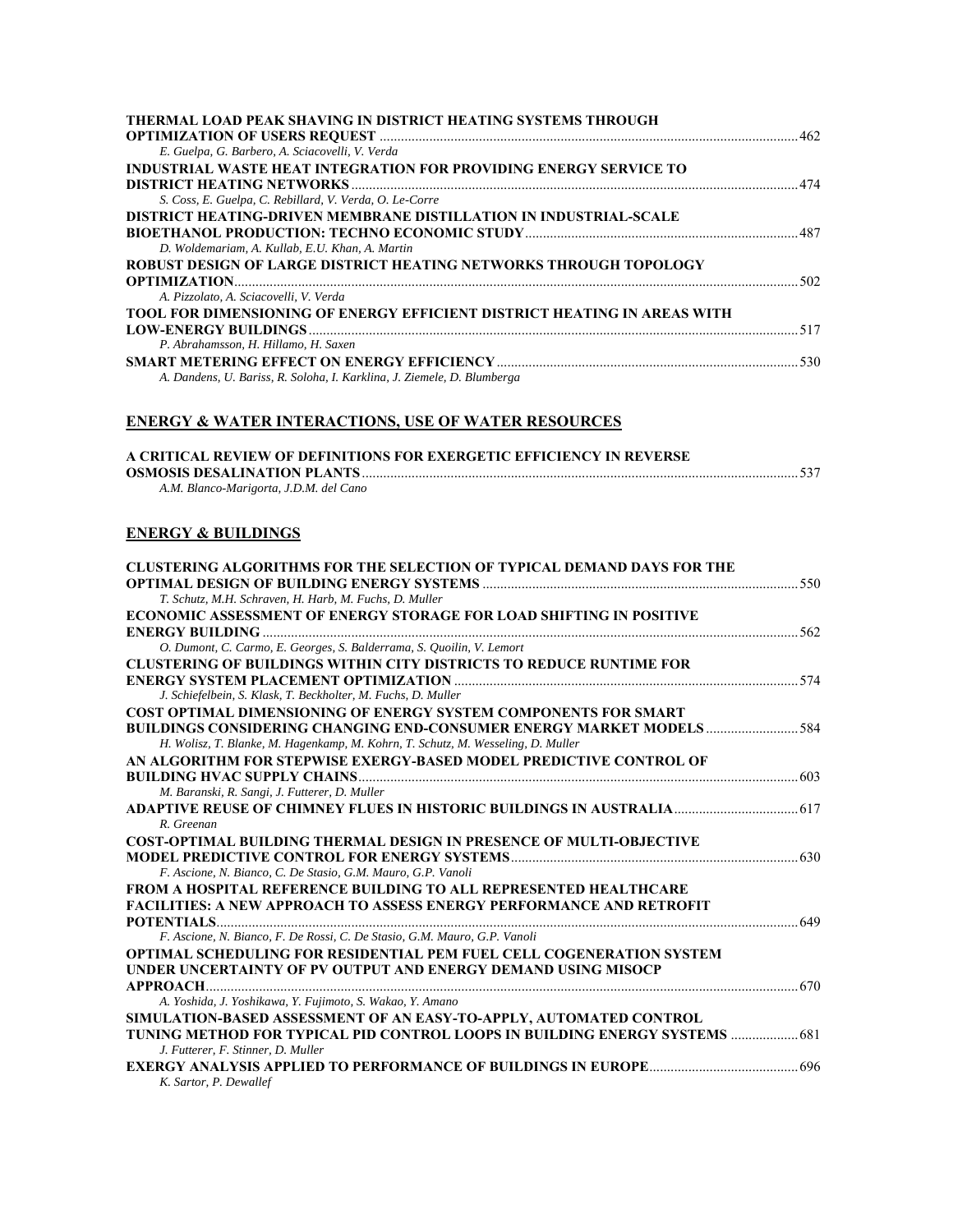| TOWARDS ENERGY EFFICIENT OFFICE BUILDINGS IN DENMARK: THE MAERSK<br>M. Jradi, C. Veje, B.N. Jorgensen                                  |  |
|----------------------------------------------------------------------------------------------------------------------------------------|--|
| MODELLING AND RESIDENTIAL ENERGY PERFORMANCE ANALYSIS - TOWARD NET                                                                     |  |
| H. Ribeiro, H. Dao, C. Silva                                                                                                           |  |
| IN-BUILDING WASTE WATER HEAT RECOVERY: AN URBAN SCALE METHOD FOR                                                                       |  |
| A. Bertrand, R. Aggoune, F. Marechal                                                                                                   |  |
| ANALYSIS OF CLIMATIC CONDITIONS EFFECT ON HEATING AND COOLING LOADS FOR                                                                |  |
| I. Soriga, C. Stanciu, A. Gheorghian, D. Stanciu, B. Borcila                                                                           |  |
| SEARCH FOR THE OPTIMAL SHAPE OF FIXED EXTERIOR SHADING IN A COOLING-<br><b>DOMINATED CLIMATE</b> 259                                   |  |
| S. Stevanovic                                                                                                                          |  |
| <b>EXERGY ANALYSIS OF A NATURALLY VENTILATED BUILDING INTEGRATED</b>                                                                   |  |
|                                                                                                                                        |  |
| R.A. Agathokleous, S.A. Kalogirou, S. Karellas                                                                                         |  |
| THERMAL ANALYSIS OF A BUILDING INTEGRATED PHOTOVOLTAIC (BIPV) SYSTEM  786<br>R.A. Agathokleous, S.A. Kalogirou                         |  |
| DESIGN METHODOLOGY OF PASSIVE HOUSES IN DIFFERENT CLIMATIC ZONES IN                                                                    |  |
| E. Aloisi, U. Desideri                                                                                                                 |  |
|                                                                                                                                        |  |
| V.V. Strokova, L.N. Botsman, Y.N. Ogurtsova, V.V. Nelubova                                                                             |  |
| <b>ENERGY IN TRANSPORTATION</b>                                                                                                        |  |
| Z. Dimitrova, F. Marechal                                                                                                              |  |
| THERMODYNAMIC AND ECONOMIC EVALUATION OF HEAT TRANSPORT AND                                                                            |  |
| R. Poirier, M. Sorin, N. Galanis                                                                                                       |  |
| <b>MEASUREMENT AND COMPARISON OF DETERIORATION INDEX OF TWO VEHICLE</b>                                                                |  |
| <b>CATALYTIC CONVERTERS OPERATED WITH ETHANOL-GASOLINE BLENDS E10 AND E20  845</b><br>J. Tibaquira, W. Valencia, S. Ospina, L. Quirama |  |
| THE APPLICATION OF PROCESS INTEGRATION TO THE OPTIMISATION OF CRUISE SHIP                                                              |  |
| F. Baldi, T.V. Nguyen, F. Ahlgren                                                                                                      |  |
| THERMODYNAMIC ANALYSIS AND SYSTEM SIMULATION OF AN "OPTIMIZED                                                                          |  |
| P. Palazzo, M. Piacentini, E. Sciubba                                                                                                  |  |
| MIXED INTEGER OPTIMIZATION OF AN LNG SUPPLY CHAIN IN THE BALTIC SEA                                                                    |  |
|                                                                                                                                        |  |
| A. Bittante, R. Jokinen, J. Krooks, F. Pettersson, H. Saxen                                                                            |  |
| SUSTAINABILITY ASSESSMENT OF ALTERNATIVE FUELS FOR FREIGHT TRANSPORT:                                                                  |  |
| J.L. Osorio-Tejada, E. Llera-Sastresa, S. Scarpellini                                                                                  |  |
| <b>EXERGY-BASED ANALYSIS OF AIRCRAFT ENVIRONMENTAL CONTROL SYSTEMS -</b>                                                               |  |
| INTEGRATION INTO MODEL-BASED DESIGN AND POTENTIAL FOR AIRCRAFT SYSTEM                                                                  |  |
|                                                                                                                                        |  |
| D. Bender                                                                                                                              |  |
| B. Luin, S. Petelin                                                                                                                    |  |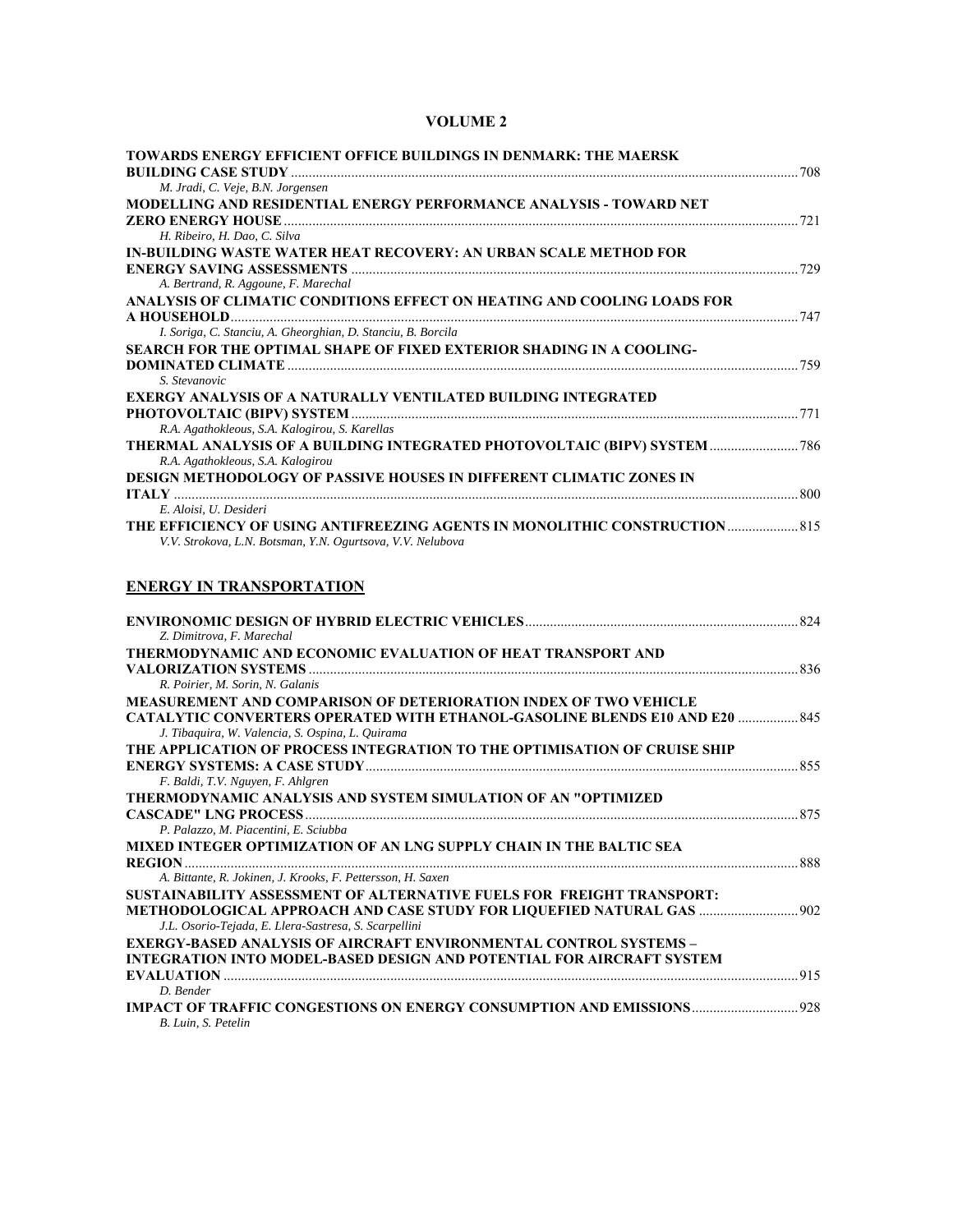## **ENERGY POLICY & PLANNING**

| HOW TO EXPLORE AND ANALYZE THE DECISION SPACE IN THE SYNTHESIS OF                                             |      |
|---------------------------------------------------------------------------------------------------------------|------|
| M. Hennen, M. Lampe, P. Voll, A. Bardow                                                                       | .938 |
| POWER PLANT FLEXIBILITY AND VALUE OF FLEXIBILITY IN POWER SYSTEMS WITH                                        |      |
| HIGH SHARES OF VARIABLE RENEWABLES: A SCENARIO OUTLOOK FOR GERMANY                                            |      |
| 051                                                                                                           |      |
| J. Kopiske, S. Spieker, G. Tsatsaronis                                                                        |      |
|                                                                                                               |      |
| V. Olkkonen, S. Rinne, S. Syri, A. Hast                                                                       |      |
| <b>EMERGY EVALUATION OF REGIONS AND SUB-REGIONS: APPLICATION TO PORTUGAL </b> 978                             |      |
| C. Oliveira, P. Pinheiro, A. Silva, A.C. Ferreira, C. Martins                                                 |      |
| THE INFORMATION PLATFORM ENERGYSCOPE.CH ON THE ENERGY TRANSITION                                              |      |
|                                                                                                               |      |
| D. Favarat, V. Codina, F. Vuille, F. Marechal                                                                 |      |
| B. Haddad, A. Liazid, P. Ferreira                                                                             |      |
| ENERGY STRATEGY PROGRAMS IN CANTON OF VAUD OF SWITZERLAND: SPECIFIC                                           |      |
|                                                                                                               |      |
| N. Pouransari, S. Dubois, C. Pahud, M. Meghari                                                                |      |
| <b>ENERGY EFFICIENCY IMPROVEMENT POTENTIALS OF PULP AND PAPER SECTOR</b>                                      |      |
|                                                                                                               |      |
| I. Shabbir, M. Mirzaeian, J. Mooney, F. Anvari                                                                |      |
| <b>TECHNO-ECONOMIC EVALUATION OF SELF-CONSUMPTION WITH PV/BATTERY</b>                                         |      |
|                                                                                                               |      |
| S. Quoilin, A. Zucker                                                                                         |      |
| <b>OPTIMAL USE OF BIOMASS IN LARGE-SCALE ENERGY SYSTEMS: INSIGHTS FOR</b>                                     |      |
|                                                                                                               |      |
| V.C. Girones, S. Moret, E. Peduzzi, M. Nasato, F. Marechal                                                    |      |
| ENERGY USE AND CO2 EMISSIONS OF THE MEXICAN WHITE MAIZE AGROINDUSTRY  1066<br>S. Juarez-Hernandez, C.S. Pardo |      |
| <b>LOCAL COMMUNITY AS THE PILLAR OF DEVELOPING A SUSTAINABLE ENERGY</b>                                       |      |
| 1082                                                                                                          |      |
| A. Karabegovic                                                                                                |      |
| <b>INTEGRATION OF RENEWABLE ENERGY SOURCES AND FORECAST OF DEVELOPMENT</b>                                    |      |
| OF ELECTRICITY CONSUMPTION IN THE SLOVENIAN TRANSMISSION NETWORK TILL                                         |      |
|                                                                                                               |      |
| U. Stritih, V. Butala, A. Senegacnik, M. Sekavcnik, S.R. Opresnik, S. Ivanjko                                 |      |
| WAKING THE SLEEPING GIANT - DERIVING A STRATEGY FOR DYNAMIC RENEWABLE                                         |      |
|                                                                                                               |      |
| G. Wagener-Lohse, G. Harrer-Puchner, U. Sieberg                                                               |      |

### **ENERGY STORAGE (THERMAL, ELECTRIC, HYDROGEN, ALTERNATIVES)**

| <b>COMPARATIVE ENERGY AND EXERGY ANALYSIS OF COMPRESSED AIR AND LIQUID</b>   |  |
|------------------------------------------------------------------------------|--|
|                                                                              |  |
| P. Krawczyk, L. Szablowski, S. Karellas, E. Kakaras, K. Badyda               |  |
| <b>SMALL-SCALE PUMPED HEAT ELECTRICITY STORAGE FOR DECENTRALISED</b>         |  |
| COMBINED HEAT AND POWER GENERATION: COST OPTIMAL DESIGN AND OPERATION 1134   |  |
| A. Vandersickel, A. Aboueldahab, H. Spliethoff                               |  |
|                                                                              |  |
| C. Tzivanidis, Z. Sagia, J. Alexopoulos                                      |  |
| <b>ECOS 2016: THERMODYNAMIC ANALYSIS OF A THERMOCHEMICAL STORAGE PROCESS</b> |  |
|                                                                              |  |
| B. Michel. L. Farcot. N. Le Pierres                                          |  |
| TIME-DEPENDENT PERFORMANCE OF AN INTEGRATED SOLAR-DRIVEN HYDROGEN            |  |
|                                                                              |  |
| L. Wang, D. Gregory, R.A. Suciu, F. Marechal                                 |  |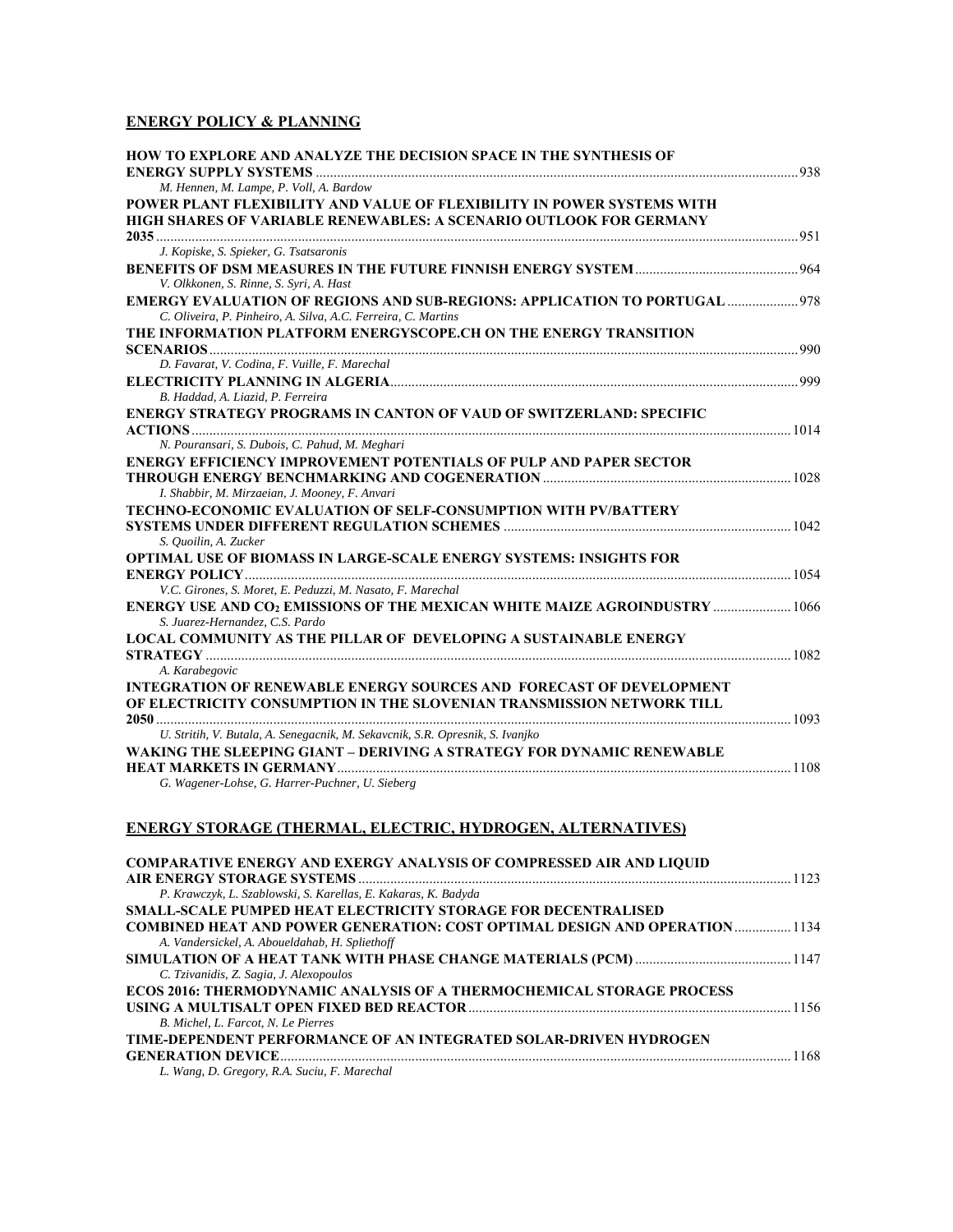| SIMULATION OF COGENERATION COMBINED CYCLE PLANT FLEXIBILIZATION BY                                                |  |
|-------------------------------------------------------------------------------------------------------------------|--|
| M. Angerer, M. Djukow, K. Riedl, S. Gleis, H. Spliethoff                                                          |  |
| EXERGOECONOMIC ANALYSIS AND OPTIMIZATION OF A NOVEL ISOBARIC ADIABATIC                                            |  |
|                                                                                                                   |  |
| Y. Mazloum, H. Sayah, M. Nemer                                                                                    |  |
| ECONOMIC AND ENERGY ANALYSIS OF A THERMAL ENERGY STORAGE POWER                                                    |  |
|                                                                                                                   |  |
| A. Benato, A. Pezzuolo, A. Stoppato, A. Mirandola                                                                 |  |
| A MODELLING AND SIMULATION APPROACH FOR THERMAL ENERGY STORAGE                                                    |  |
|                                                                                                                   |  |
| E. Terzibachian, B. Tremieac, C. Marvillet, P. Esparcieux                                                         |  |
| NUMERICAL INVESTIGATIONS OF A CONTINUOUS THERMOCHEMICAL HEAT STORAGE                                              |  |
| 1240                                                                                                              |  |
| L. Farcot, B. Michel, N. Le Pierres, P. Papillon                                                                  |  |
| AN OPTIMIZATION ALGORITHM FOR LOAD-SHIFTING OF LARGE SETS OF ELECTRIC                                             |  |
|                                                                                                                   |  |
| N. Beeker, P. Malisani, N. Petit                                                                                  |  |
|                                                                                                                   |  |
| S. Hamdy, T. Morosuk, G. Tsatsaronis                                                                              |  |
| ADIABATIC COMPRESSED AIR ENERGY STORAGE – A STUDY ON DYNAMIC                                                      |  |
|                                                                                                                   |  |
| A. Sciacovelli, Y. Li, Y. Ding<br><b>LIQUID AIR ENERGY STORAGE – OPERATION AND PERFORMANCE OF THE FIRST PILOT</b> |  |
|                                                                                                                   |  |
| A. Sciacovelli, D. Smith, H. Navarro, Y. Li, Y. Ding                                                              |  |
| TECHNO-ECONOMIC OPTIMIZATION OF ISOLATE MICRO-GRIDS INCLUDING PV AND                                              |  |
|                                                                                                                   |  |
| S. Balderrama, W. Canedo, M. Fernandez, V. Lemort, S. Quoilin                                                     |  |
| SYSTEMATIC THERMAL ENERGY STORAGE INTEGRATION IN INDUSTRY USING PINCH                                             |  |
|                                                                                                                   |  |
| D. Olsen, Y. Abdelouadoud, B. Wellig, P. Krummenacher                                                             |  |
| PERFORMANCE ANALYSIS OF ADIABATIC COMPRESSED AIR HEAT STORAGE AND                                                 |  |
|                                                                                                                   |  |
| W. Liu, X. Man, A. Xie, C. Niu, G. Xu, Q. Li                                                                      |  |
| <b>ACTIVE PCM COLD STORAGE IN OFF--GRID TELECOMMUNICATION BASE STATIONS:</b>                                      |  |
|                                                                                                                   |  |
| A. Studniorz, D. Wolf, A. Christidis, G. Tsatsaronis                                                              |  |
|                                                                                                                   |  |

# **ENGINES, FURNACES & BOILERS, COMBUSTION/GASIFICATION**

| THE IMPACT OF AIR QUALITY AND SITE SELECTION ON GAS TURBINE ENGINE                                                                                                                                                                  |  |
|-------------------------------------------------------------------------------------------------------------------------------------------------------------------------------------------------------------------------------------|--|
| <b>PERFORMANCE</b> [1350] [1350] [1350] [1350] [1350] [1350] [1350] [1350] [1350] [1350] [1350] [1350] [1350] [1350] [1350] [1350] [1350] [1350] [1350] [1350] [1350] [1350] [1350] [1350] [1350] [1350] [1350] [1350] [1350] [1350 |  |
| D. MacPhee, A. Beyene                                                                                                                                                                                                               |  |
|                                                                                                                                                                                                                                     |  |
| H. Bahlawan, M. Morini, M. Pinelli, P.R. Spina, M. Venturini                                                                                                                                                                        |  |
| A LUMPED THERMODYNAMIC MODEL OF GAS TURBINE BLADE COOLING: PREDICTION                                                                                                                                                               |  |
|                                                                                                                                                                                                                                     |  |
| R. Masci, E. Sciubba                                                                                                                                                                                                                |  |
| <b>TECHNO-ECONOMIC OPTIMISATION OF THREE GAS LIQUEFACTION PROCESSES FOR</b>                                                                                                                                                         |  |
|                                                                                                                                                                                                                                     |  |
| T.V. Nguyen, E.D. Rothuizen, B. Elmegaard, A.H. Bruun                                                                                                                                                                               |  |
|                                                                                                                                                                                                                                     |  |
| M.M. Petrovic, V.D. Stevanovic, S. Jankovic, S. Milivojevic                                                                                                                                                                         |  |
| <b>QUASI-DIMENSIONAL MODEL OF AN OPTICALLY ACCESSIBLE SPARK IGNITION</b>                                                                                                                                                            |  |
| <b>ENGINE</b>                                                                                                                                                                                                                       |  |
| P. Gobbato, N. Saccon, A. Irimescu                                                                                                                                                                                                  |  |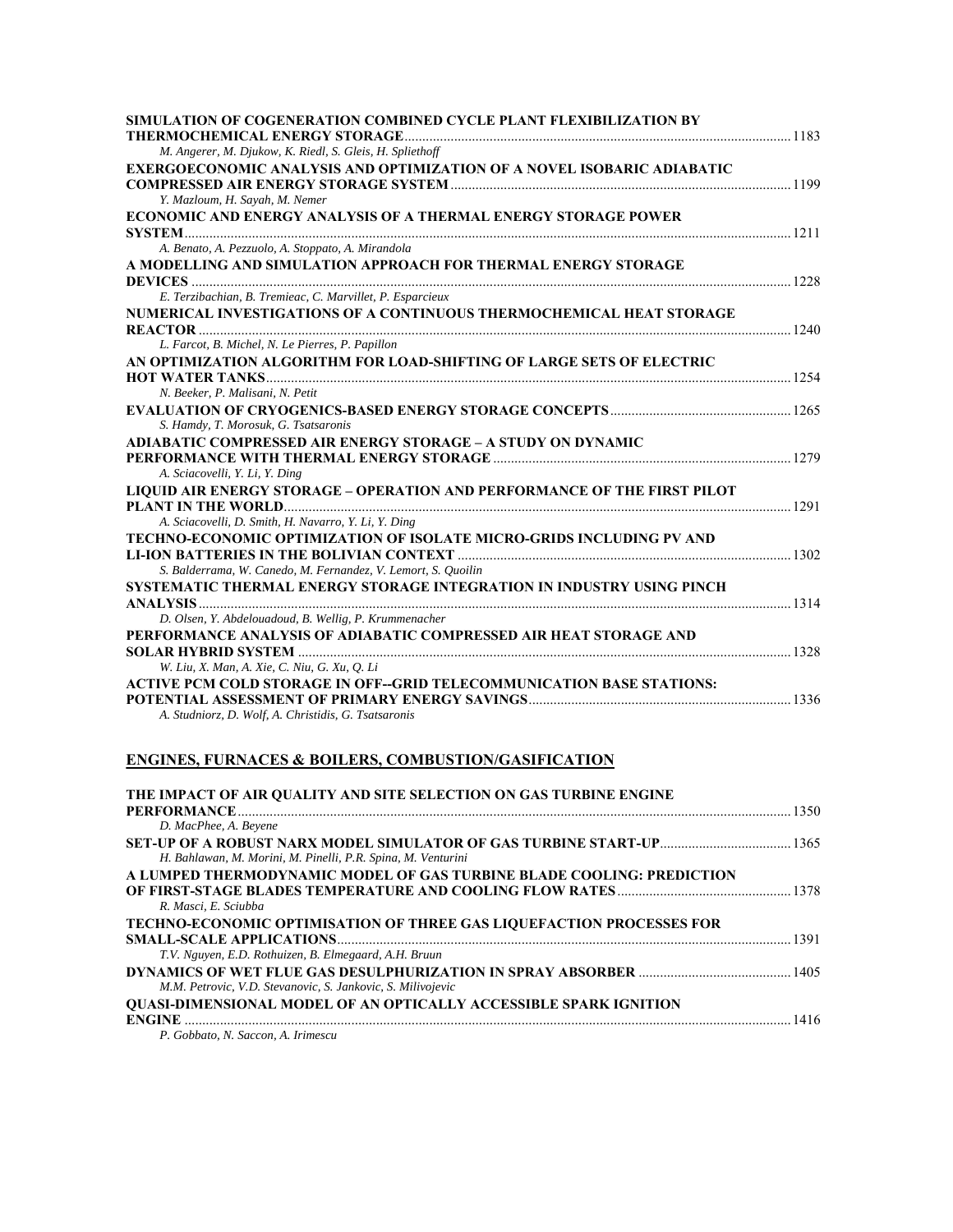| OPTIMIZATION OF A SYNGAS PURIFICATION LINE AND CO2 CAPTURE SYSTEMS                                                                     |  |
|----------------------------------------------------------------------------------------------------------------------------------------|--|
| G. Cau, V. Tola, E. Maggio                                                                                                             |  |
| THERMODYNAMIC APPROACH TO ASSESS PREMIXED SPHERICAL FLAME                                                                              |  |
| PROPAGATION: CALCULATION OF LAMINAR FLAME SPEED, RADIUS PROFILE AND                                                                    |  |
|                                                                                                                                        |  |
| R.M. Hartmann, E.J. de Oliveira, M.I. Rocha, A.A.M. Oliveira Jr.                                                                       |  |
|                                                                                                                                        |  |
| M. Achille, S. Cardarelli, F. Pantano, M. Zito                                                                                         |  |
|                                                                                                                                        |  |
| A. Biondi, F. Palomba, B. Ricci                                                                                                        |  |
| G. Califano, A. Notari, S. Scorza, M. Tommasi                                                                                          |  |
| NUMERICAL MODEL OF AN EXTERNALLY FIRED GAS TURBINE, INCLUDING AN                                                                       |  |
| ARBITRARY NUMBER OF STAGES IN EXPANSION AND COMPRESSION PROCESSES  1497                                                                |  |
| A. Durante, G. Pena-Vergara, P. Curto-Risso, A. Medina, A.C. Hernandez                                                                 |  |
|                                                                                                                                        |  |
| A. Durante, G. Pena-Vergara, P. Curto-Risso, M. Pedemonte, P. Ezzatti                                                                  |  |
| THERMODYNAMIC ASSESSMENT OF AN INTEGRATED MILD OXYFUEL COMBUSTION                                                                      |  |
|                                                                                                                                        |  |
| P. Gladysz, W. Stanek, L. Czarnowska                                                                                                   |  |
| WALL TEMPERATURE AND SYSTEM MASS EFFECTS IN A RECIPROCATING GAS SPRING 1538                                                            |  |
| A.I. Taleb, P. Sapin, C. Barfuss, A.J. White, D. Fabris, C.N. Markides                                                                 |  |
|                                                                                                                                        |  |
| ENVIRONMENTAL, SOCIAL AND SUSTAINABILITY ISSUES ASSOCIATED WITH ENERGY                                                                 |  |
| SYSTEMS, INDUSTRIAL PRODUCTION, AND TRANSPORTATION                                                                                     |  |
| ASSESSING DIRECT AND EMBODIED ENERGY TRADES AMONG NATIONAL ECONOMIES                                                                   |  |
|                                                                                                                                        |  |
| M.V. Rocco, C. Pavarini, E. Colombo                                                                                                    |  |
| COST ALLOCATION STRATEGY FOR OFF GRID SYSTEM IN RURAL AREA: A CASE STUDY                                                               |  |
|                                                                                                                                        |  |
| G. Bonamini, F. Riva, E. Colombo                                                                                                       |  |
| <b>BENEFITS OF INTEGRATING GEOGRAPHICALLY DISTRIBUTED DISTRICT HEATING</b>                                                             |  |
|                                                                                                                                        |  |
| D.F. Dominkovic, I. Bacekovic, D. Sveinbjornsson, A.S. Pedersen, G. Krajacic                                                           |  |
| ENVIRONMENTAL AND EXERGETIC SUSTAINABILITY ASSESSMENT OF POWER                                                                         |  |
|                                                                                                                                        |  |
| L. Stougie, G.A. Tsalidis, H. van der Kooi, G. Korevaar<br>ESTABLISHING THE LOCAL EMISSION STANDARD LEVEL: THE CASE OF ASSALUYEH  1603 |  |
| H. Khajehpour, Y. Saboohi, G. Tsatsaronis                                                                                              |  |
|                                                                                                                                        |  |
| M.F. Abreu, A.C. Alves, F. Moreira                                                                                                     |  |
| POTENTIAL ENVIRONMENTAL IMPACTS OF HYDRAULIC AND CHEMICAL                                                                              |  |
|                                                                                                                                        |  |
| A. Bertram, C. Bonnemann, L. Ceranna, N. Gestermann, G. Houben, T. Plenefisch, T. Tischner, U. Wegler                                  |  |
| ENVIRONMENTAL, ECONOMIC AND TECHNICAL ASSESSMENT OF RUBBER BLENDS                                                                      |  |
|                                                                                                                                        |  |
| P.S. Dekic, G. Radenkovic, B. Milutinovic, G. Stefanovic                                                                               |  |
| LIFE CYCLE ASSESSMENT OF WASTE MANAGEMENT SCENARIOS WITH ENERGY                                                                        |  |
|                                                                                                                                        |  |
| B. Milutinovic, G. Stefanovic, P.S. Dekic, I. Mijailovic                                                                               |  |
| A CROSS-COUNTRY ASSESSMENT OF ENERGY- RELATED CO2 EMISSIONS: A COMBINED                                                                |  |
|                                                                                                                                        |  |
| F. Lima, M.L. Nunes, J. Cunha<br>ENVIRONMENTAL IMPACTS OF ELECTRICITY PRODUCTION OF MICRO WIND                                         |  |
|                                                                                                                                        |  |
| L. Lombardi, E. Carnevale, B. Mendecka, G. Santoni, W. Stanek                                                                          |  |
|                                                                                                                                        |  |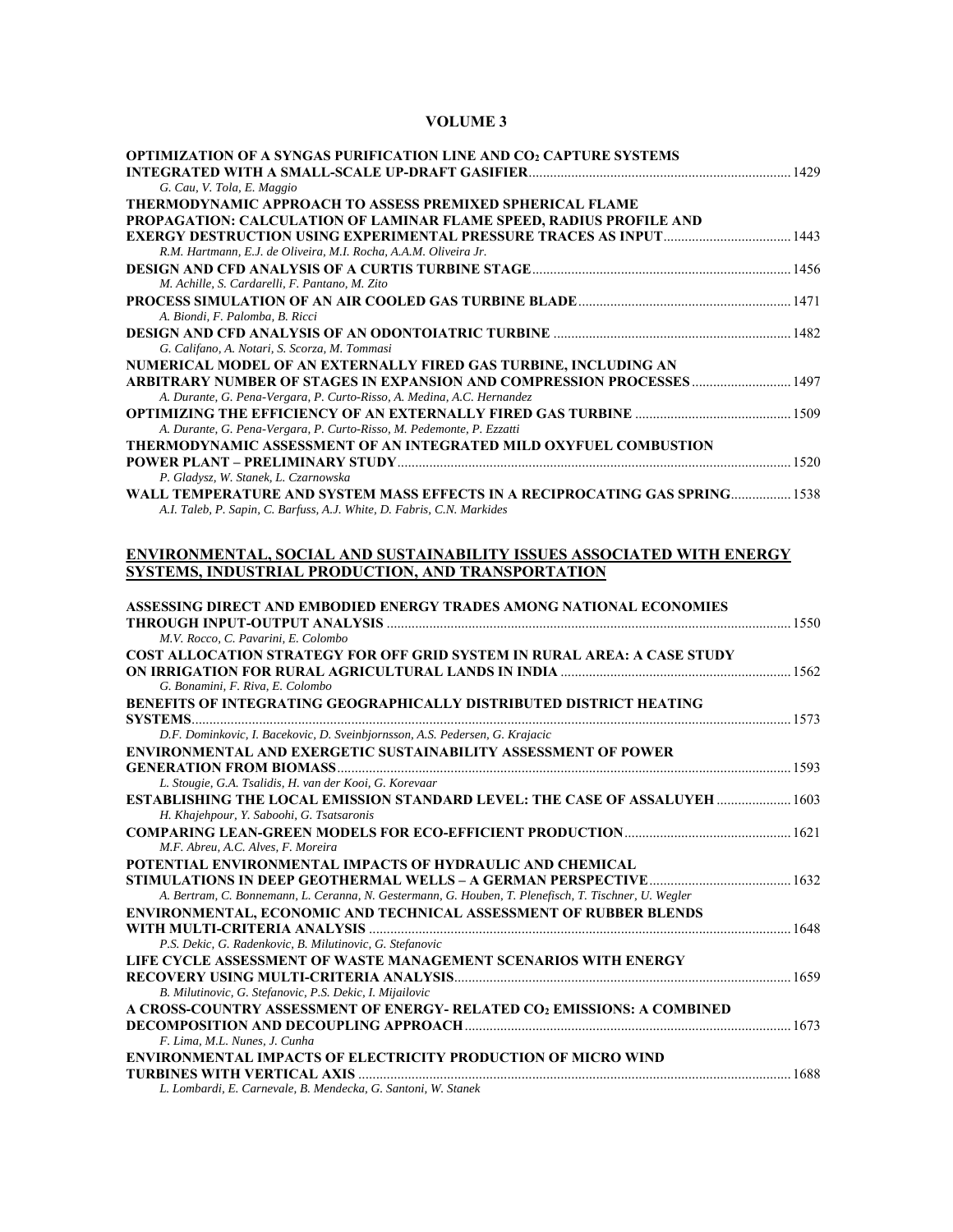#### **ENVIRONMENTAL IMPACT BY HYDROGEOTHERMAL ENERGY GENERATION IN LOW-ENTHALPY REGIONS**..................................................................................................................................................1705

#### *C. Lohse*

#### **EXERGY BASED METHODS AND THERMO-ECONOMIC ANALYSIS & OPTIMIZATION**

| ENERGY, EXERGY AND ADVANCED EXERGY ANALYSIS OF A MILK PROCESSING<br>F. Buhler, T.V. Nguyen, J.K. Jensen, B. Elmegaard<br><b>EXERGOECONOMIC ANALYSIS APPLIED TO THE PROCESS OF REGASIFICATION OF</b><br>S. Tesch, T. Morosuk, G. Tsatsaronis<br>ALLOCATION OF WASTE AND RESOURCES IN MULTIPRODUCT PLANTS:<br>J.A.M. da Silva, J.J.C.S. Santos, M. Carvalho, S.D. Oliveira Jr.<br>I.B. Henriques, C.E.K. Mady, J.M. Marin, L.M. Serra, S.D.O. Junior<br>APPLICATION OF THE MIXED INTEGER LINEARIZED EXERGOECONOMIC (MILE)<br><b>METHOD WITH EVOLUTIONARY OPTIMIZATION TO A COGENERATION</b><br>M. Reini, P. Pinamonti, S. Costanzo, M. Caisi<br>M. Reini, M. Casisi<br>BIO-PRODUCTS: A NEW WAY TO CALCULATE FOSSIL FUELS IN THE GRAVE TO CRADLE<br>K. Whiting, L.G. Carmona, T. Sousa<br><b>EXERGY ANALYSIS APPLIED TO THE HEATING PROCESS OF AVIARIES FOR BROILER</b><br>A. Migliavacca, S.D. Oliveira Jr., J.I. Yanagihara<br>A. Valero, A. Abadias<br>APPLICATION OF EXERGOECONOMIC, EXERGOENVIRONMENTAL AND ADVANCED<br>P. Mergenthaler, A.P. Schinkel, G. Tsatsaronis<br><b>EXTENDED EXERGOENVIRONMENTAL METHOD AS A TOOL FOR ENVIRONMENTAL</b><br>H. Khajehpour, Y. Saboohi, G. Tsatsaronis<br><b>EXERGO-ECONOMIC EVALUATION OF A CSP PLANT IN COMBINATION WITH A</b><br>B. Meyer-Kahlen, J. Wellmann, T. Morosuk<br>A NEW APPROACH FOR APPLYING DYNAMIC EXERGY ANALYSIS AND<br>S. Sayadi, G. Tsatsaronis, T. Morosuk<br>N.A. Fukushima, R. Palacios-Bereche, S.A. Nebra<br><b>IMPROVING THE ACCURACY OF THE RESULTS OF EXERGY ANALYSIS AND</b><br>EXERGOECONOMICS EVALUATION FOR THE COMPLEX ENERGY SYSTEM USING THE<br>G. Vuckovic, M. Stojiljkovic, M. Vukic, P. Trubaev, M. Ignijatovic<br><b>FINITE-TIME THERMOECONOMIC OPTIMIZATION OF A NON-ENDOREVERSIBLE</b><br><b>NOVIKOV POWER PLANT MODEL UNDER DIFFERENT REGIMES OF PERFORMANCE</b><br>J.C. Pacheco-Paez, M.A. Barranco-Jimenez, F. Angulo-Brown<br>E. Sciubba<br><b>EXERGY DYNAMICS OF A SPHERE UNDERGOING A NON-EQUILIBRIUM</b><br>E. Sciubba, F. Zullo | <b>EXERGO ECONOMIC ANALYSIS-BASED CRITERIA FOR COMPETITIVENESS OF HYBRID</b><br><b>POWER CYCLES USING MULTIPLE HEAT SOURCES OF DIFFERENT TEMPERATURES 1720</b> |  |
|----------------------------------------------------------------------------------------------------------------------------------------------------------------------------------------------------------------------------------------------------------------------------------------------------------------------------------------------------------------------------------------------------------------------------------------------------------------------------------------------------------------------------------------------------------------------------------------------------------------------------------------------------------------------------------------------------------------------------------------------------------------------------------------------------------------------------------------------------------------------------------------------------------------------------------------------------------------------------------------------------------------------------------------------------------------------------------------------------------------------------------------------------------------------------------------------------------------------------------------------------------------------------------------------------------------------------------------------------------------------------------------------------------------------------------------------------------------------------------------------------------------------------------------------------------------------------------------------------------------------------------------------------------------------------------------------------------------------------------------------------------------------------------------------------------------------------------------------------------------------------------------------------------------------------------------------------------------------------------------------------------------------------|----------------------------------------------------------------------------------------------------------------------------------------------------------------|--|
|                                                                                                                                                                                                                                                                                                                                                                                                                                                                                                                                                                                                                                                                                                                                                                                                                                                                                                                                                                                                                                                                                                                                                                                                                                                                                                                                                                                                                                                                                                                                                                                                                                                                                                                                                                                                                                                                                                                                                                                                                            | T. Yue, N. Lior                                                                                                                                                |  |
|                                                                                                                                                                                                                                                                                                                                                                                                                                                                                                                                                                                                                                                                                                                                                                                                                                                                                                                                                                                                                                                                                                                                                                                                                                                                                                                                                                                                                                                                                                                                                                                                                                                                                                                                                                                                                                                                                                                                                                                                                            |                                                                                                                                                                |  |
|                                                                                                                                                                                                                                                                                                                                                                                                                                                                                                                                                                                                                                                                                                                                                                                                                                                                                                                                                                                                                                                                                                                                                                                                                                                                                                                                                                                                                                                                                                                                                                                                                                                                                                                                                                                                                                                                                                                                                                                                                            |                                                                                                                                                                |  |
|                                                                                                                                                                                                                                                                                                                                                                                                                                                                                                                                                                                                                                                                                                                                                                                                                                                                                                                                                                                                                                                                                                                                                                                                                                                                                                                                                                                                                                                                                                                                                                                                                                                                                                                                                                                                                                                                                                                                                                                                                            |                                                                                                                                                                |  |
|                                                                                                                                                                                                                                                                                                                                                                                                                                                                                                                                                                                                                                                                                                                                                                                                                                                                                                                                                                                                                                                                                                                                                                                                                                                                                                                                                                                                                                                                                                                                                                                                                                                                                                                                                                                                                                                                                                                                                                                                                            |                                                                                                                                                                |  |
|                                                                                                                                                                                                                                                                                                                                                                                                                                                                                                                                                                                                                                                                                                                                                                                                                                                                                                                                                                                                                                                                                                                                                                                                                                                                                                                                                                                                                                                                                                                                                                                                                                                                                                                                                                                                                                                                                                                                                                                                                            |                                                                                                                                                                |  |
|                                                                                                                                                                                                                                                                                                                                                                                                                                                                                                                                                                                                                                                                                                                                                                                                                                                                                                                                                                                                                                                                                                                                                                                                                                                                                                                                                                                                                                                                                                                                                                                                                                                                                                                                                                                                                                                                                                                                                                                                                            |                                                                                                                                                                |  |
|                                                                                                                                                                                                                                                                                                                                                                                                                                                                                                                                                                                                                                                                                                                                                                                                                                                                                                                                                                                                                                                                                                                                                                                                                                                                                                                                                                                                                                                                                                                                                                                                                                                                                                                                                                                                                                                                                                                                                                                                                            |                                                                                                                                                                |  |
|                                                                                                                                                                                                                                                                                                                                                                                                                                                                                                                                                                                                                                                                                                                                                                                                                                                                                                                                                                                                                                                                                                                                                                                                                                                                                                                                                                                                                                                                                                                                                                                                                                                                                                                                                                                                                                                                                                                                                                                                                            |                                                                                                                                                                |  |
|                                                                                                                                                                                                                                                                                                                                                                                                                                                                                                                                                                                                                                                                                                                                                                                                                                                                                                                                                                                                                                                                                                                                                                                                                                                                                                                                                                                                                                                                                                                                                                                                                                                                                                                                                                                                                                                                                                                                                                                                                            |                                                                                                                                                                |  |
|                                                                                                                                                                                                                                                                                                                                                                                                                                                                                                                                                                                                                                                                                                                                                                                                                                                                                                                                                                                                                                                                                                                                                                                                                                                                                                                                                                                                                                                                                                                                                                                                                                                                                                                                                                                                                                                                                                                                                                                                                            |                                                                                                                                                                |  |
|                                                                                                                                                                                                                                                                                                                                                                                                                                                                                                                                                                                                                                                                                                                                                                                                                                                                                                                                                                                                                                                                                                                                                                                                                                                                                                                                                                                                                                                                                                                                                                                                                                                                                                                                                                                                                                                                                                                                                                                                                            |                                                                                                                                                                |  |
|                                                                                                                                                                                                                                                                                                                                                                                                                                                                                                                                                                                                                                                                                                                                                                                                                                                                                                                                                                                                                                                                                                                                                                                                                                                                                                                                                                                                                                                                                                                                                                                                                                                                                                                                                                                                                                                                                                                                                                                                                            |                                                                                                                                                                |  |
|                                                                                                                                                                                                                                                                                                                                                                                                                                                                                                                                                                                                                                                                                                                                                                                                                                                                                                                                                                                                                                                                                                                                                                                                                                                                                                                                                                                                                                                                                                                                                                                                                                                                                                                                                                                                                                                                                                                                                                                                                            |                                                                                                                                                                |  |
|                                                                                                                                                                                                                                                                                                                                                                                                                                                                                                                                                                                                                                                                                                                                                                                                                                                                                                                                                                                                                                                                                                                                                                                                                                                                                                                                                                                                                                                                                                                                                                                                                                                                                                                                                                                                                                                                                                                                                                                                                            |                                                                                                                                                                |  |
|                                                                                                                                                                                                                                                                                                                                                                                                                                                                                                                                                                                                                                                                                                                                                                                                                                                                                                                                                                                                                                                                                                                                                                                                                                                                                                                                                                                                                                                                                                                                                                                                                                                                                                                                                                                                                                                                                                                                                                                                                            |                                                                                                                                                                |  |
|                                                                                                                                                                                                                                                                                                                                                                                                                                                                                                                                                                                                                                                                                                                                                                                                                                                                                                                                                                                                                                                                                                                                                                                                                                                                                                                                                                                                                                                                                                                                                                                                                                                                                                                                                                                                                                                                                                                                                                                                                            |                                                                                                                                                                |  |
|                                                                                                                                                                                                                                                                                                                                                                                                                                                                                                                                                                                                                                                                                                                                                                                                                                                                                                                                                                                                                                                                                                                                                                                                                                                                                                                                                                                                                                                                                                                                                                                                                                                                                                                                                                                                                                                                                                                                                                                                                            |                                                                                                                                                                |  |
|                                                                                                                                                                                                                                                                                                                                                                                                                                                                                                                                                                                                                                                                                                                                                                                                                                                                                                                                                                                                                                                                                                                                                                                                                                                                                                                                                                                                                                                                                                                                                                                                                                                                                                                                                                                                                                                                                                                                                                                                                            |                                                                                                                                                                |  |
|                                                                                                                                                                                                                                                                                                                                                                                                                                                                                                                                                                                                                                                                                                                                                                                                                                                                                                                                                                                                                                                                                                                                                                                                                                                                                                                                                                                                                                                                                                                                                                                                                                                                                                                                                                                                                                                                                                                                                                                                                            |                                                                                                                                                                |  |
|                                                                                                                                                                                                                                                                                                                                                                                                                                                                                                                                                                                                                                                                                                                                                                                                                                                                                                                                                                                                                                                                                                                                                                                                                                                                                                                                                                                                                                                                                                                                                                                                                                                                                                                                                                                                                                                                                                                                                                                                                            |                                                                                                                                                                |  |
|                                                                                                                                                                                                                                                                                                                                                                                                                                                                                                                                                                                                                                                                                                                                                                                                                                                                                                                                                                                                                                                                                                                                                                                                                                                                                                                                                                                                                                                                                                                                                                                                                                                                                                                                                                                                                                                                                                                                                                                                                            |                                                                                                                                                                |  |
|                                                                                                                                                                                                                                                                                                                                                                                                                                                                                                                                                                                                                                                                                                                                                                                                                                                                                                                                                                                                                                                                                                                                                                                                                                                                                                                                                                                                                                                                                                                                                                                                                                                                                                                                                                                                                                                                                                                                                                                                                            |                                                                                                                                                                |  |
|                                                                                                                                                                                                                                                                                                                                                                                                                                                                                                                                                                                                                                                                                                                                                                                                                                                                                                                                                                                                                                                                                                                                                                                                                                                                                                                                                                                                                                                                                                                                                                                                                                                                                                                                                                                                                                                                                                                                                                                                                            |                                                                                                                                                                |  |
|                                                                                                                                                                                                                                                                                                                                                                                                                                                                                                                                                                                                                                                                                                                                                                                                                                                                                                                                                                                                                                                                                                                                                                                                                                                                                                                                                                                                                                                                                                                                                                                                                                                                                                                                                                                                                                                                                                                                                                                                                            |                                                                                                                                                                |  |
|                                                                                                                                                                                                                                                                                                                                                                                                                                                                                                                                                                                                                                                                                                                                                                                                                                                                                                                                                                                                                                                                                                                                                                                                                                                                                                                                                                                                                                                                                                                                                                                                                                                                                                                                                                                                                                                                                                                                                                                                                            |                                                                                                                                                                |  |
|                                                                                                                                                                                                                                                                                                                                                                                                                                                                                                                                                                                                                                                                                                                                                                                                                                                                                                                                                                                                                                                                                                                                                                                                                                                                                                                                                                                                                                                                                                                                                                                                                                                                                                                                                                                                                                                                                                                                                                                                                            |                                                                                                                                                                |  |
|                                                                                                                                                                                                                                                                                                                                                                                                                                                                                                                                                                                                                                                                                                                                                                                                                                                                                                                                                                                                                                                                                                                                                                                                                                                                                                                                                                                                                                                                                                                                                                                                                                                                                                                                                                                                                                                                                                                                                                                                                            |                                                                                                                                                                |  |
|                                                                                                                                                                                                                                                                                                                                                                                                                                                                                                                                                                                                                                                                                                                                                                                                                                                                                                                                                                                                                                                                                                                                                                                                                                                                                                                                                                                                                                                                                                                                                                                                                                                                                                                                                                                                                                                                                                                                                                                                                            |                                                                                                                                                                |  |
|                                                                                                                                                                                                                                                                                                                                                                                                                                                                                                                                                                                                                                                                                                                                                                                                                                                                                                                                                                                                                                                                                                                                                                                                                                                                                                                                                                                                                                                                                                                                                                                                                                                                                                                                                                                                                                                                                                                                                                                                                            |                                                                                                                                                                |  |
|                                                                                                                                                                                                                                                                                                                                                                                                                                                                                                                                                                                                                                                                                                                                                                                                                                                                                                                                                                                                                                                                                                                                                                                                                                                                                                                                                                                                                                                                                                                                                                                                                                                                                                                                                                                                                                                                                                                                                                                                                            |                                                                                                                                                                |  |
|                                                                                                                                                                                                                                                                                                                                                                                                                                                                                                                                                                                                                                                                                                                                                                                                                                                                                                                                                                                                                                                                                                                                                                                                                                                                                                                                                                                                                                                                                                                                                                                                                                                                                                                                                                                                                                                                                                                                                                                                                            |                                                                                                                                                                |  |
|                                                                                                                                                                                                                                                                                                                                                                                                                                                                                                                                                                                                                                                                                                                                                                                                                                                                                                                                                                                                                                                                                                                                                                                                                                                                                                                                                                                                                                                                                                                                                                                                                                                                                                                                                                                                                                                                                                                                                                                                                            |                                                                                                                                                                |  |
|                                                                                                                                                                                                                                                                                                                                                                                                                                                                                                                                                                                                                                                                                                                                                                                                                                                                                                                                                                                                                                                                                                                                                                                                                                                                                                                                                                                                                                                                                                                                                                                                                                                                                                                                                                                                                                                                                                                                                                                                                            |                                                                                                                                                                |  |
|                                                                                                                                                                                                                                                                                                                                                                                                                                                                                                                                                                                                                                                                                                                                                                                                                                                                                                                                                                                                                                                                                                                                                                                                                                                                                                                                                                                                                                                                                                                                                                                                                                                                                                                                                                                                                                                                                                                                                                                                                            |                                                                                                                                                                |  |
|                                                                                                                                                                                                                                                                                                                                                                                                                                                                                                                                                                                                                                                                                                                                                                                                                                                                                                                                                                                                                                                                                                                                                                                                                                                                                                                                                                                                                                                                                                                                                                                                                                                                                                                                                                                                                                                                                                                                                                                                                            |                                                                                                                                                                |  |
|                                                                                                                                                                                                                                                                                                                                                                                                                                                                                                                                                                                                                                                                                                                                                                                                                                                                                                                                                                                                                                                                                                                                                                                                                                                                                                                                                                                                                                                                                                                                                                                                                                                                                                                                                                                                                                                                                                                                                                                                                            |                                                                                                                                                                |  |
|                                                                                                                                                                                                                                                                                                                                                                                                                                                                                                                                                                                                                                                                                                                                                                                                                                                                                                                                                                                                                                                                                                                                                                                                                                                                                                                                                                                                                                                                                                                                                                                                                                                                                                                                                                                                                                                                                                                                                                                                                            |                                                                                                                                                                |  |
|                                                                                                                                                                                                                                                                                                                                                                                                                                                                                                                                                                                                                                                                                                                                                                                                                                                                                                                                                                                                                                                                                                                                                                                                                                                                                                                                                                                                                                                                                                                                                                                                                                                                                                                                                                                                                                                                                                                                                                                                                            |                                                                                                                                                                |  |
|                                                                                                                                                                                                                                                                                                                                                                                                                                                                                                                                                                                                                                                                                                                                                                                                                                                                                                                                                                                                                                                                                                                                                                                                                                                                                                                                                                                                                                                                                                                                                                                                                                                                                                                                                                                                                                                                                                                                                                                                                            |                                                                                                                                                                |  |
|                                                                                                                                                                                                                                                                                                                                                                                                                                                                                                                                                                                                                                                                                                                                                                                                                                                                                                                                                                                                                                                                                                                                                                                                                                                                                                                                                                                                                                                                                                                                                                                                                                                                                                                                                                                                                                                                                                                                                                                                                            |                                                                                                                                                                |  |
|                                                                                                                                                                                                                                                                                                                                                                                                                                                                                                                                                                                                                                                                                                                                                                                                                                                                                                                                                                                                                                                                                                                                                                                                                                                                                                                                                                                                                                                                                                                                                                                                                                                                                                                                                                                                                                                                                                                                                                                                                            |                                                                                                                                                                |  |
|                                                                                                                                                                                                                                                                                                                                                                                                                                                                                                                                                                                                                                                                                                                                                                                                                                                                                                                                                                                                                                                                                                                                                                                                                                                                                                                                                                                                                                                                                                                                                                                                                                                                                                                                                                                                                                                                                                                                                                                                                            |                                                                                                                                                                |  |
|                                                                                                                                                                                                                                                                                                                                                                                                                                                                                                                                                                                                                                                                                                                                                                                                                                                                                                                                                                                                                                                                                                                                                                                                                                                                                                                                                                                                                                                                                                                                                                                                                                                                                                                                                                                                                                                                                                                                                                                                                            |                                                                                                                                                                |  |
|                                                                                                                                                                                                                                                                                                                                                                                                                                                                                                                                                                                                                                                                                                                                                                                                                                                                                                                                                                                                                                                                                                                                                                                                                                                                                                                                                                                                                                                                                                                                                                                                                                                                                                                                                                                                                                                                                                                                                                                                                            |                                                                                                                                                                |  |
|                                                                                                                                                                                                                                                                                                                                                                                                                                                                                                                                                                                                                                                                                                                                                                                                                                                                                                                                                                                                                                                                                                                                                                                                                                                                                                                                                                                                                                                                                                                                                                                                                                                                                                                                                                                                                                                                                                                                                                                                                            |                                                                                                                                                                |  |
|                                                                                                                                                                                                                                                                                                                                                                                                                                                                                                                                                                                                                                                                                                                                                                                                                                                                                                                                                                                                                                                                                                                                                                                                                                                                                                                                                                                                                                                                                                                                                                                                                                                                                                                                                                                                                                                                                                                                                                                                                            |                                                                                                                                                                |  |
|                                                                                                                                                                                                                                                                                                                                                                                                                                                                                                                                                                                                                                                                                                                                                                                                                                                                                                                                                                                                                                                                                                                                                                                                                                                                                                                                                                                                                                                                                                                                                                                                                                                                                                                                                                                                                                                                                                                                                                                                                            |                                                                                                                                                                |  |
|                                                                                                                                                                                                                                                                                                                                                                                                                                                                                                                                                                                                                                                                                                                                                                                                                                                                                                                                                                                                                                                                                                                                                                                                                                                                                                                                                                                                                                                                                                                                                                                                                                                                                                                                                                                                                                                                                                                                                                                                                            |                                                                                                                                                                |  |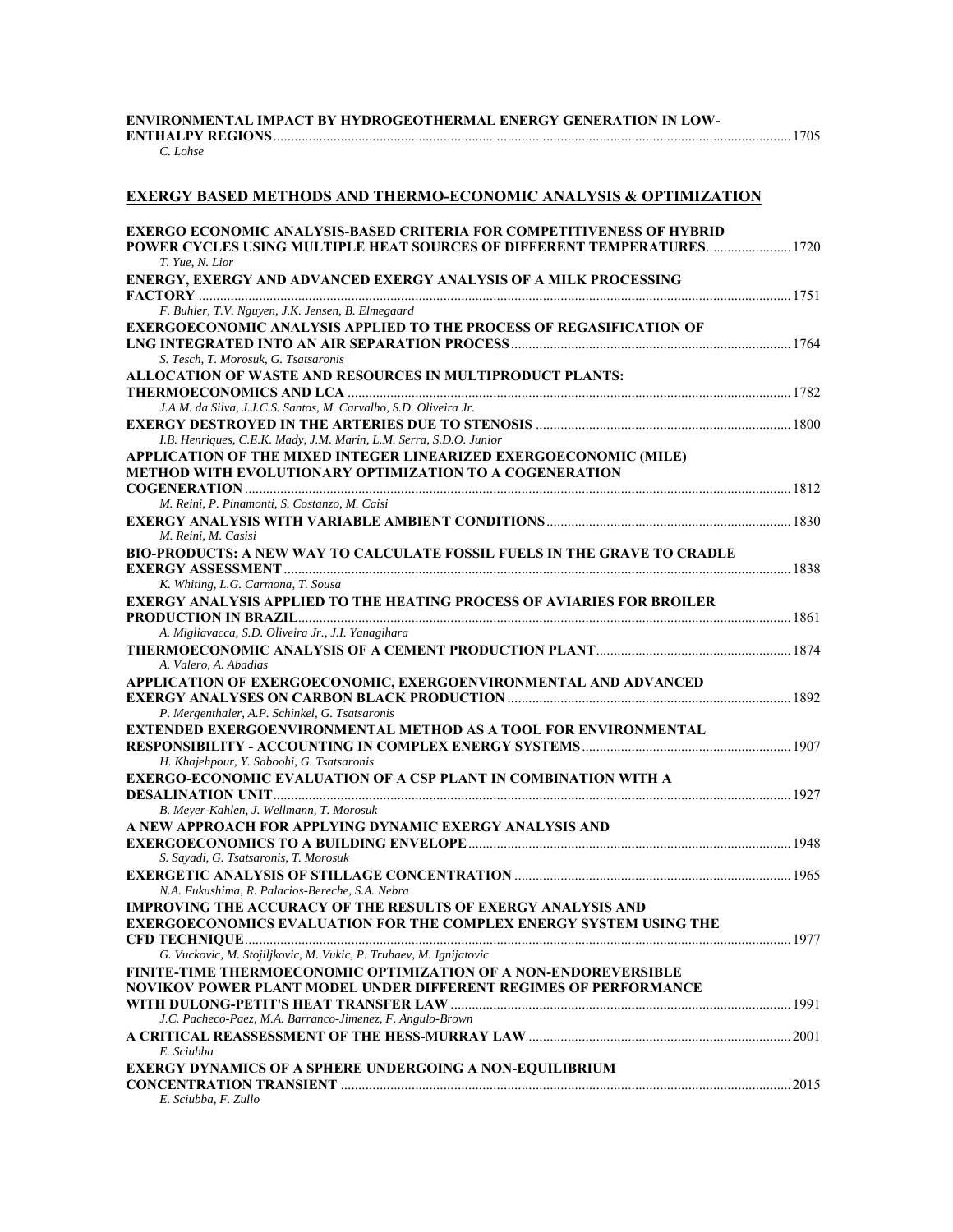| <b>COMPARATIVE EXERGOECONOMIC EVALUATION OF TWO MODERN COMBINED-</b>         |      |
|------------------------------------------------------------------------------|------|
|                                                                              |      |
| M. Assar, T. Blumberg, T. Morosuk, G. Tsatsaronis                            |      |
| <b>EXERGETIC AND EXERGOECONOMIC EVALUATION OF A SOFC/ENGINE HYBRID</b>       |      |
|                                                                              | 2044 |
| Y.D. Lee, K.Y. Ahn. T. Morosuk, G. Tsatsaronis                               |      |
| <b>EXERGY ANALYSIS OF THE COMPRESSION SYSTEMS AND ITS PRIME MOVERS FOR A</b> |      |
|                                                                              |      |
| W.L.R. Gallo, A.G. Gallego, V.L. Acevedo, R. Dias, H.Y. Ortiz, B.A. Valente  |      |

# **FUEL CELLS**

| INFLUENCE OF TALC DUST IMPURITIES IN THE MCFC CATHODE INLET GAS MIXTURE  2080   |  |
|---------------------------------------------------------------------------------|--|
| J. Milewski, R. Bernat                                                          |  |
| LCA STUDY OF THE FUEL CELL BASED UPS IN MANUFACTURING AND OPERATIONAL           |  |
|                                                                                 |  |
| M. Mori, G. Stern                                                               |  |
| CONCEPTUAL DESIGN OF A SMALL PORTABLE HEAT INTEGRATED METHANOL STEAM            |  |
|                                                                                 |  |
| A. Lotric, M. Sekavcnik, A. Pohar, B. Likozar, S. Hocevar                       |  |
| <b>MULTI-OBJECTIVE OPTIMIZATION OF SOLID OXIDE FUEL CELL-GAS TURBINE HYBRID</b> |  |
|                                                                                 |  |
| S. Sharma, C.A. Dilan, E. Peduzzi, F. Marechal, A.V. Ensinas                    |  |

### **HEAT & MASS TRANSFER, FLUID DYNAMICS**

| G. Manfrida, L. Talluri |  |  |  |
|-------------------------|--|--|--|

| NEW APPROACH FOR TRANSIENT SIMULATION OF CLOSED BATCH EVAPORATION IN A    |       |
|---------------------------------------------------------------------------|-------|
|                                                                           | 2150  |
| M. Gleinser, C. Wieland, H. Spliethoff                                    |       |
|                                                                           | 2165  |
| F. Fontana, M. Masi                                                       |       |
|                                                                           | 2178  |
| C. Tzivanidis, Z. Sagia, J. Alexopoulos                                   |       |
| MICROFLUIDIC IN-CHIP TEMPERATURE CONTROL VIA HEAT OF MIXING RELEASE       | 2189  |
| G. Bonciolini, A.J. de Mello, E. Sciubba, D. Vigolo                       |       |
| THERMAL ANALYSIS OF AN ENTIRE FLAT PLATE COLLECTOR WITH A SERPENTINE      |       |
| <b>FLOW SYSTEM AND DETERMINATION OF THE WATER AND AIR FLOW AND</b>        |       |
|                                                                           | 2203  |
| D. Korres, C. Tzivanidis                                                  |       |
| A SIMPLER FINITE ELEMENT METHOD FOR THE FLUX DENSITY DISTRIBUTION OF A    |       |
|                                                                           | 2216  |
| J. Song, K. Tong, Z. Zhou                                                 |       |
| PERFORMANCE STUDY OF A FIN AND TUBE HEAT EXCHANGER WITH DIFFERENT FIN     |       |
| <b>GEOMETRY</b>                                                           | 2227  |
| S. Singh, K. Sorensen, T.J. Condra                                        |       |
| <b>EXPERIMENTAL AND NUMERICAL INVESTIGATION OF THERMAL AND FLUID FLOW</b> |       |
|                                                                           | 22.44 |
| M. Tomic, P. Zivkovic, B. Milutinovic, M. Vukic, A. Boricic               |       |
| THERMODYNAMIC PERFORMANCES ON TYPICAL DAYS OF A STEAM GENERATION          |       |
| SYSTEM WITH A SOLAR ASSISTED ABSORPTION HEAT TRANSFORMER.                 | 2254  |
| F. Liu. J. Sui. H. Jin                                                    |       |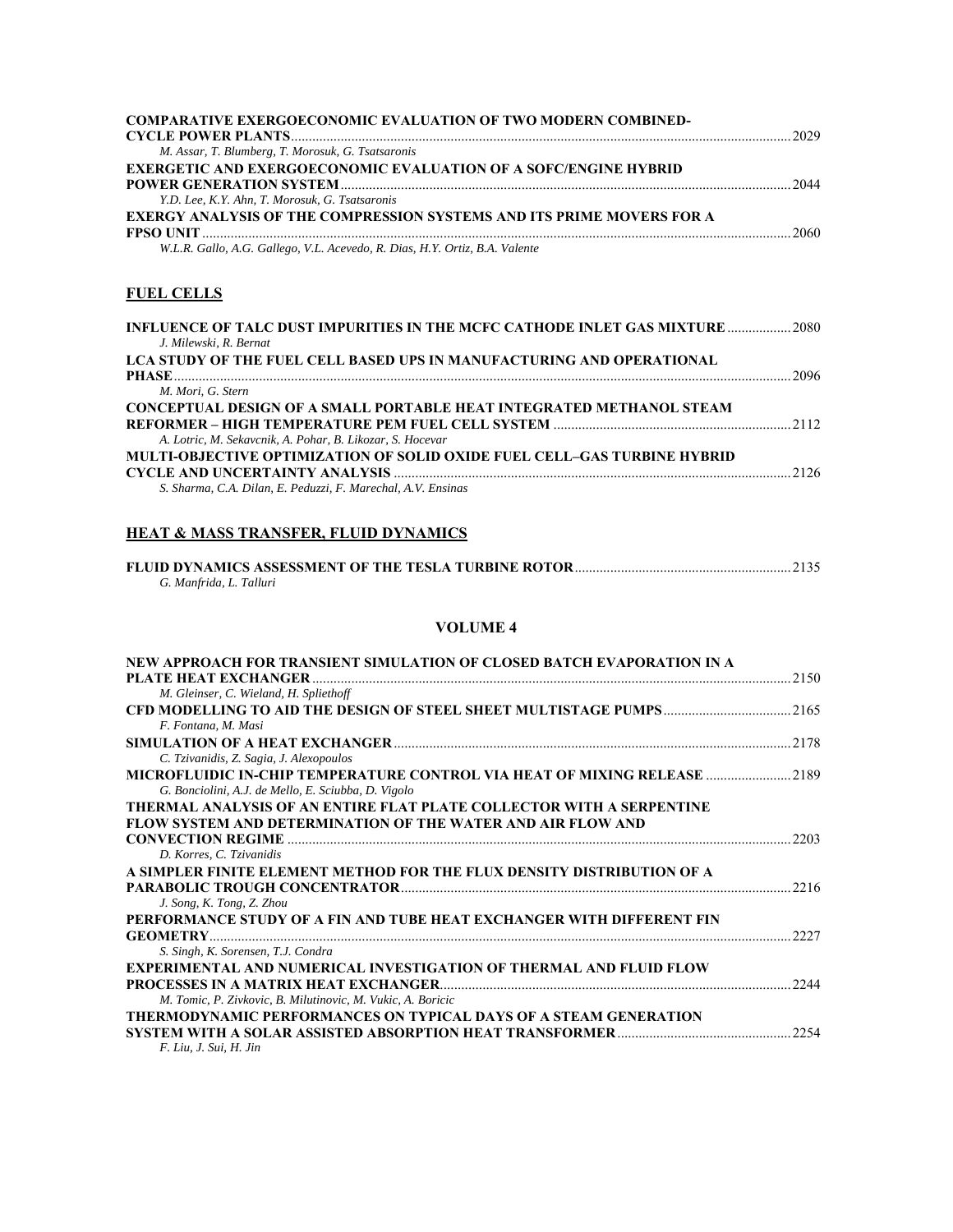## **NONBIOMASS RENEWABLE THERMAL SYSTEMS**

| <b>OPTICAL AND THERMAL ANALYSIS OF A NEW U-TYPE EVACUATED TUBE COLLECTOR</b><br>WITH A MINI-COMPOUND PARABOLIC CONCENTRATOR AND A CYLINDRICAL |      |
|-----------------------------------------------------------------------------------------------------------------------------------------------|------|
| <b>ABSORBER</b>                                                                                                                               | 2270 |
| D. Korres, C. Tzivanidis                                                                                                                      |      |
| NANOFLUIDS APPLICATION IN DIRECT ABSORPTION SOLAR COLLECTORS: REVIEW                                                                          |      |
| AND NUMERICAL MODEL                                                                                                                           | 2282 |
| S. Dugaria, M. Bortolato, D. Del Col                                                                                                          |      |
| A ONE YEAR PERFORMANCE COMPARISON OF TRANSPARENT AND UNGLAZED                                                                                 |      |
|                                                                                                                                               | 2299 |
| L. Guillon, S. Halle, D.R. Rousse                                                                                                             |      |
| <b>TOWARDS OPTIMAL DESIGN OF SOLAR ASSISTED INDUSTRIAL PROCESSES: CASE</b>                                                                    |      |
|                                                                                                                                               | 2312 |
| A.S. Wallerand, R. Voillat, F. Marechal                                                                                                       |      |
| <b>EXPERIMENTAL EVALUATION OF A 3-D DYNAMIC SOLAR-THERMAL COLLECTOR</b>                                                                       |      |
|                                                                                                                                               | 2341 |
| I. Guarracino, J. Freeman, C.N. Markides                                                                                                      |      |
| <b>DESIGN CHALLENGES OF LOW GRADE HEAT RECOVERY ORCS FOR LOW POWER</b>                                                                        |      |
|                                                                                                                                               | 2356 |
| A. Elgin, A. Beyene                                                                                                                           |      |

## **ORC**

| <b>ORCMKIT: AN OPEN-SOURCE LIBRARY FOR ORGANIC RANKINE CYCLE MODELLING</b>   |       |
|------------------------------------------------------------------------------|-------|
|                                                                              | .2369 |
| R. Dickes, D. Ziviani, M. de Paepe, M. van den Broek, S. Quoilin, V. Lemort  |       |
| <b>TECHNICAL AND ECONOMIC OPTIMIZATION OF AN ORGANIC RANKINE CYCLE</b>       |       |
| <b>DEDICATED TO THE PRODUCTION OF ELECTRICITY FROM A GEOTHERMAL SOURCE</b>   |       |
|                                                                              | 2381  |
| S. Schuller, C. Josset, B. Auvity, J. Bellettre                              |       |
| <b>FLEXIBLE TWO-STAGE TURBINE BLEEDING ORGANIC RANKINE CYCLES (ORCS) FOR</b> |       |
|                                                                              | 2395  |
| D. Meinel, K. Braimakis, C. Wieland, S. Karellas, H. Spliethoff              |       |
| THERMODYNAMIC AND TECHNICAL CRITERIA FOR THE OPTIMAL SELECTION OF THE        |       |
|                                                                              | 2407  |
| B. Franchetti, A. Pesiridis, I. Pesmazoglou, E. Sciubba, L. Tocci            |       |
|                                                                              | .2421 |
| C.G.F. do Val, J.A.M. da Silva, S.D.O. Junior                                |       |
| ENERGY PERFORMANCE AND ECONOMIC EVALUATION OF HEAT PUMP/ORGANIC              |       |
|                                                                              | 2437  |
| C. Carmo, O. Dumont, M.P. Nielsen, B. Elmegaard                              |       |
| <b>OPTIMAL PART-LOAD OPERATION OF AN 11 KWE ORGANIC RANKINE CYCLE FOR</b>    |       |
|                                                                              | 2448  |
| S. Lecompte, M. van den Broek, M. De Paepe                                   |       |
| THERMAL DECLINE MITIGATION IN A GEOTHERMAL PLANT BY HYBRIDIZATION WITH       |       |
|                                                                              | 2460  |
| M.C. Bassetti, F. Bizzarri, D. Consoli, O. Tari, G. Manete, A. Lazzaretto    |       |
| <b>MULTIPLE EXPANSION ORC FOR SMALL SCALE - LOW TEMPERATURE HEAT</b>         |       |
|                                                                              | 2477  |
| D. Micheli, M. Reini, R. Taccani                                             |       |
| A THERMODYNAMIC FEASIBILITY STUDY OF AN ORGANIC RANKINE CYCLE (ORC) FOR      |       |
| HEAVY DUTY DIESEL ENGINE (HDDE) WASTE HEAT RECOVERY IN OFF-HIGHWAY           |       |
|                                                                              | 2489  |
| S. Lion, C.N. Michos, I. Vlaskos, R. Taccani                                 |       |
| STEADY STATE AND DYNAMIC MODELLING OF A 1 MWEL COMMERCIAL WASTE HEAT         |       |
|                                                                              | 2506  |
| G. Andritsos, A. Desideri, C. Gantiez, V. Lemort, S. Quoilin                 |       |
| RECOVERING GAS TURBINE HIGH-TEMPERATURE EXHAUST HEAT USING ORGANIC           |       |
|                                                                              | 2518  |
| A. Pezzuolo, A. Benato, A. Stoppato, A. Mirandola                            |       |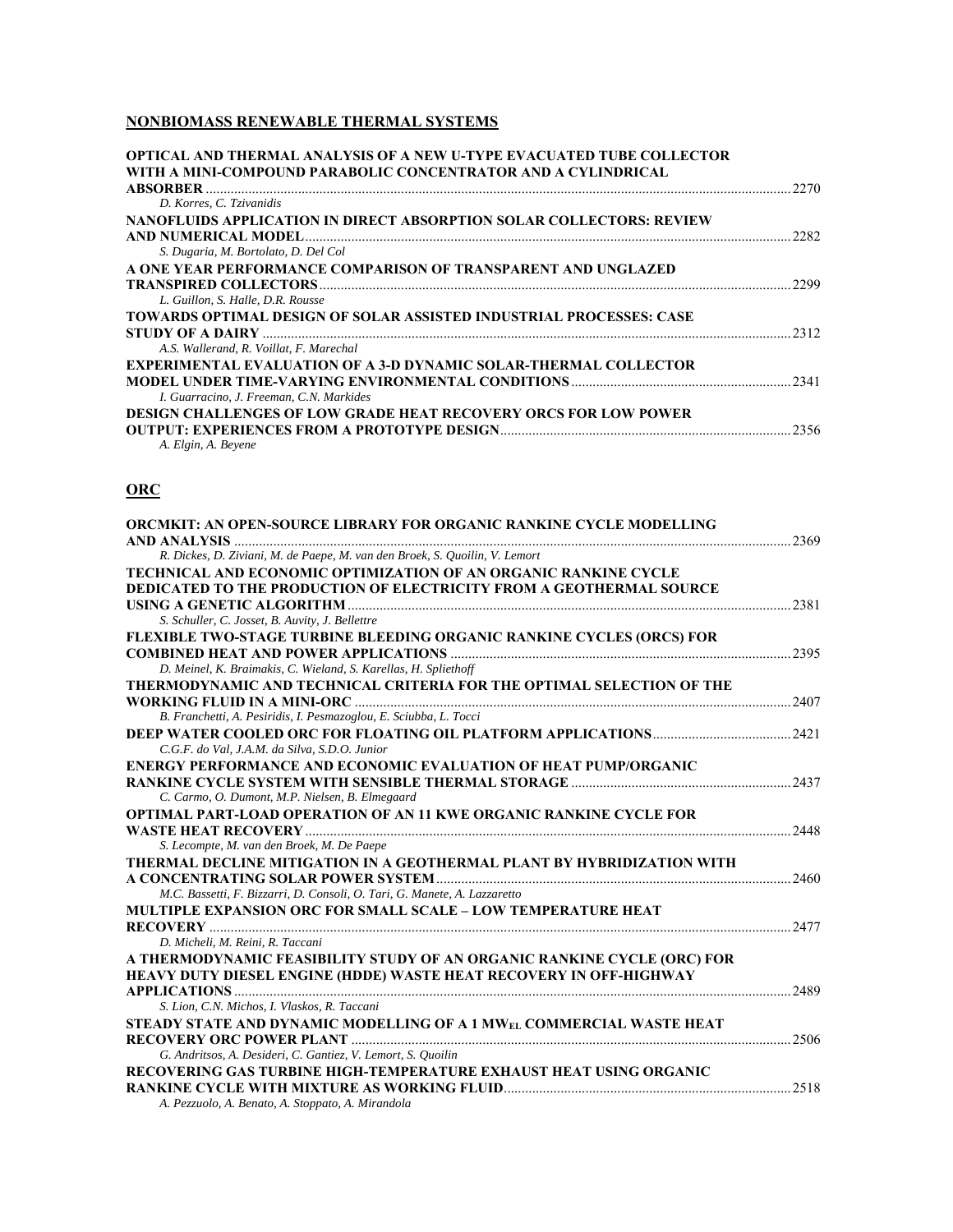| ORGANIC RANKINE CYCLE MODELLING AND THE ORCMKIT LIBRARY: ANALYSIS OF        |      |
|-----------------------------------------------------------------------------|------|
| R1234ZE(Z) AS DROP-IN REPLACEMENT OF R245FA FOR LOW-GRADE WASTE HEAT        | 2532 |
| D. Ziviani, R. Dickes, S. Quoilin, V. Lemort, M. De Paepe, M. van den Broek |      |
| DEVELOPMENT OF A SEMI-ANALYTICAL MODEL OF VOLUMETRIC EXPANDER FOR           |      |
|                                                                             | 2545 |
| J.F. Oudkerk, R. Dickes, V. Lemort                                          |      |
| PERFORMANCE COMPARISON BETWEEN SINGLE AND DUAL PRESSURE ORGANIC             |      |
|                                                                             | 2553 |
| E. Bonamico, G. Manente, A. Lazzaretto                                      |      |
| A NOVEL SCROLL EXPANDER FOR FLANK LEAKAGE INVESTIGATION: PRELIMINARY        |      |
|                                                                             | 2573 |
| G.R. Fanti, G.H.B. Donato, P.E.B. de Mello                                  |      |
| PERFORMANCE EVALUATION OF AN ORGANIC RANKINE CYCLE (ORC) CONNECTED TO       |      |
|                                                                             | 2582 |
| V.L. Le, S. Declaye, X. Dumas, L. Ferrand, V. Lemort                        |      |
| DESIGN AND CFD ANALYSIS OF A LJUNGSTRÖM TURBINE FOR AN ORC CYCLE IN A       |      |
|                                                                             | 2596 |
| C.F. Palumbo, V.F. Barnabei, E. Preziuso, U. Coronetta                      |      |
| ADVANCED EXERGOECONOMIC ANALYSIS OF ORGANIC RANKINE CYCLE WASTE             |      |
|                                                                             | 2610 |
| T. Koroglu, O.S. Sogut                                                      |      |
| PERFORMANCE OF WORKING-FLUID MIXTURES IN AN ORC-CHP SYSTEM FOR WASTE-       |      |
|                                                                             | 2628 |
| O.A. Ovewunmi, C.J.W. Kirmse, C.N. Markides                                 |      |
| THERMODYNAMIC ANALYSIS OF POWER GENERATION CYCLES WITH HIGH                 |      |
| <b>TEMPERATURE GAS COOLED NUCLEAR REACTOR HTGR AND ADDITIONAL COOLANT</b>   |      |
| <b>HEATING UP TO 1600°C.</b>                                                | 2641 |
| M. Dudek, Z. Kolenda, M. Jaszczur, W. Stanek                                |      |

# **POWER GENERATION AND CHP WITH FOSSIL FUELS AND NUCLEAR**

| <b>MULTI-OBJECTIVE SUPERSTRUCTURE-FREE SYNTHESIS AND OPTIMIZATION OF</b>                  |       |
|-------------------------------------------------------------------------------------------|-------|
|                                                                                           | 2649  |
| L. Wang, M. Lampe, P. Voll, Y. Yang, A. Bardow                                            |       |
| A PRACTICAL APPROACH TO OPTIMIZING THE OPERATION OF THREE UNITS AT                        |       |
|                                                                                           | 2663  |
| I. Kustrin, I. Bole, A. Senegacnik                                                        |       |
| <b>NOX REDUCTION AND EFFICIENCY IMPROVEMENT OF A 210 MW<sub>T</sub> COAL-FIRED BOILER</b> |       |
|                                                                                           | 2670  |
| J. Smrekar, P. Gostincar, A. Sarjas, M. Hocevar                                           |       |
| <b>MODERN DESIGN CONCEPTS FOR THERMAL POWER GENERATION TOWARDS HIGHEST</b>                |       |
|                                                                                           | 2684  |
| C. Bergins, M. Agraniotis, M.S. Brzozowska, T. Buddenberg, E. Kakaras                     |       |
| <b>INCREASING THE FLEXIBILITY OF COMBINED HEAT AND POWER PLANTS WITH HEAT</b>             |       |
|                                                                                           | 2705  |
| E. Mollenhauer, A. Christidis, G. Tsatsaronis                                             |       |
| SIMULATION ON THE FLUE GAS PRE-DRIED LIGNITE-FIRED POWER PLANTS FIRING                    |       |
| <b>HIGH MOISTURE LIGNITE</b>                                                              | 2.718 |
| X. Han, S. Karellas, Q. Mu, M. Liu, J. Liu, J. Yan, D. Rakopoulos, E. Kakaras             |       |
| <b>INVESTIGATION OF AN AMMONIA-WATER COMBINED POWER AND COOLING SYSTEM</b>                |       |
| DRIVEN BY JACKET WATER AND EXHAUST GAS HEAT OF INTERNAL COMBUSTION                        |       |
| <b>ENGINE</b>                                                                             | 2730  |
| Y. Chen, W. Han, H. Jin                                                                   |       |
| DYNAMIC SIMULATION OF A 550 MW <sub>EL</sub> COAL FIRED POWER PLANT FOR EXTENDED          |       |
|                                                                                           | 2.742 |
| J. Hentschel, H. Zindler, H. Spliethoff                                                   |       |
| SCHEDULING OPTIMIZATION OF COMBINED HEAT AND POWER UNITS WITH                             |       |
| MULTIPLE DEGREES OF FREEDOM BASED ON THE SUPERPOSITION PRINCIPLE                          | .2760 |
| A. Bischi, S. Lico, T. Cortigiani, G. Manzolini, P. Silva, E. Martelli                    |       |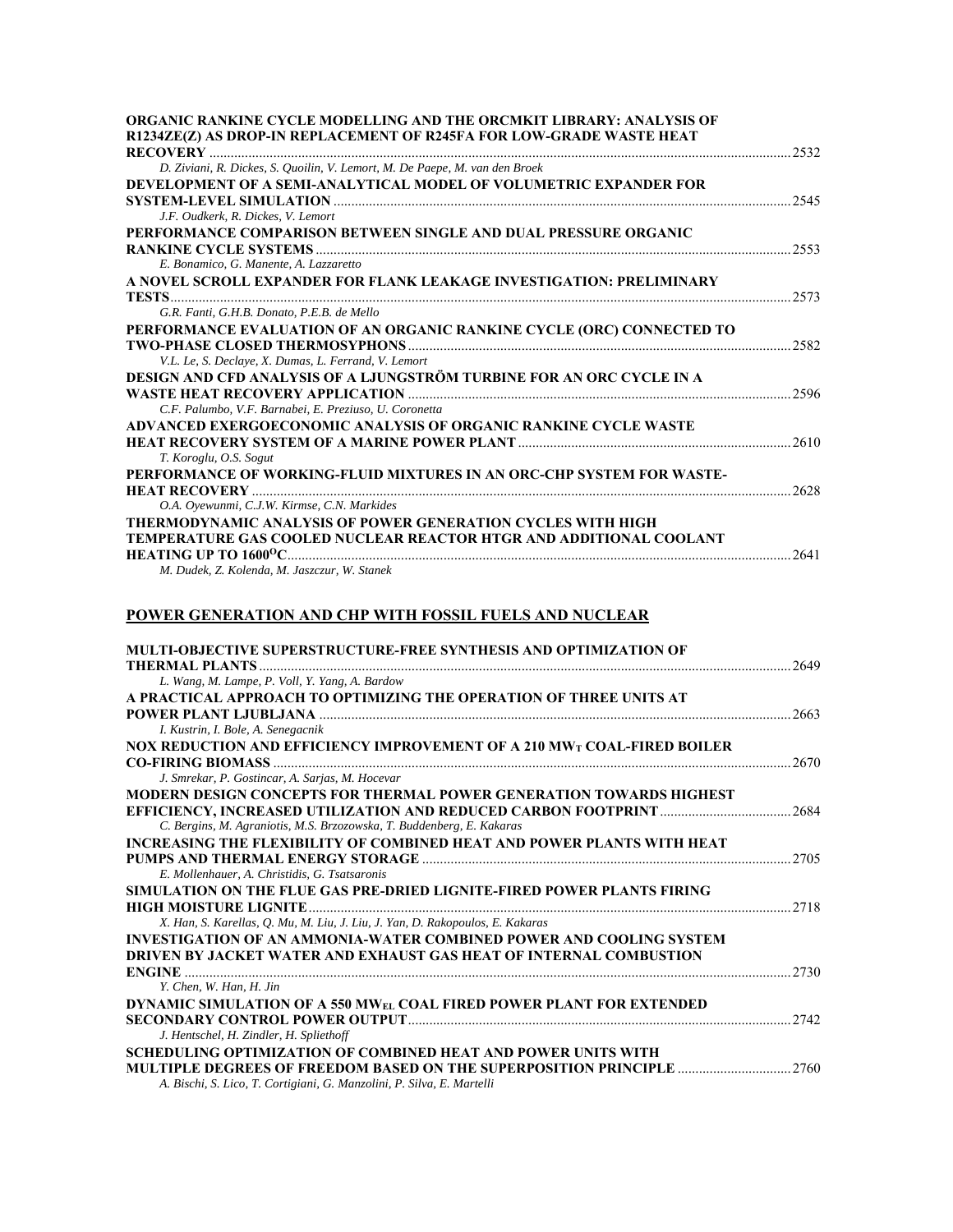| <b>PERFORMANCE ANALYSIS OF A STEAM POWER PLANT WITH DISTRICT HEATING 2776</b> |  |
|-------------------------------------------------------------------------------|--|
| T. Koroglu, A.S. Karakurt, U. Gunes                                           |  |
| PERFORMANCE STUDY OF A 1000MW COAL-FIRED POWER PLANT INTEGRATED WITH          |  |
|                                                                               |  |
| L. Duan, S. Jia, X. Yun, K. Xie                                               |  |
|                                                                               |  |
| R.P. Merchan, M.J. Santos, A. Medina, A.C. Hernandez                          |  |

# **POWER GENERATION AND CHP WITH RENEWABLES AND WASTE**

| <b>EXPERIMENTAL ANALYSIS OF A FLEXIBLE BLADED HORIZONTAL AXIS WIND TURBINE 2817</b>         |  |
|---------------------------------------------------------------------------------------------|--|
| D. MacPhee, A. Beyene                                                                       |  |
| <b>THERMAL-ECONOMIC DESIGN OF A SOLAR DISH STIRLING COGENERATION SYSTEM</b>                 |  |
|                                                                                             |  |
| A.C. Ferreira, M.L. Nunes, L.A.S.B. Martins, S.F.C.F. Teixeira, J.C.F. Teixeira, S.A. Nebra |  |
|                                                                                             |  |
| D. Tavares, C. Pinho                                                                        |  |
| <b>OPTIMAL ENERGY SUPPLY SYSTEM AND HOURLY OPERATION PLAN FOR THE TUM</b>                   |  |
|                                                                                             |  |
| B. Hetterich, J. Dorfner, A. Vandersickel, H. Spliethoff                                    |  |

| THERMOECONOMIC ANALYSIS OF A SUGARCANE COGENERATION CYCLE BY              |      |
|---------------------------------------------------------------------------|------|
|                                                                           | 2867 |
| J.C. Lopez, M.A. Lozano, L.M. Serra, E.A. Pina, A. Restrepo               |      |
| THEORETICAL AND EXPERIMENTAL INVESTIGATIONS ON THE INSTANTANEOUS HEAT     |      |
|                                                                           | 2881 |
| O.B. Sassi, A. Fula, F. Sierra, P. Stouffs                                |      |
|                                                                           |      |
| T.C. Freitas, D.C.R. Volpato                                              |      |
|                                                                           | 2906 |
| L. Migliari, D. Cocco, M. Petrollese, G. Cau                              |      |
|                                                                           | 2918 |
| M. Petrollese, D. Cocco, L. Migliari, G. Cau                              |      |
| STEADY-STATE AND TRANSIENT MODELS OF A COOLING SYSTEM FOR IMPROVING       |      |
|                                                                           | 2930 |
| F. Schiro, A. Stoppato, A. Benato, N. Destro                              |      |
| <b>CONNECTING INDIVIDUAL RESIDENTIAL HYDROGEN CHP ENERGY SYSTEMS WITH</b> |      |
| RENEWABLES INTO DIFFERENT SIZED GRIDS                                     | 2950 |
| R. Lacko, R. Stropnik, M. Mori, B. Drobnic                                |      |
| PARAMETRIC ANALYSIS OF A SOLAR THERMAL POWER PLANT WITH AN ORGANIC        |      |
|                                                                           | 2961 |
| J.B. Obi, R. Taccani, D. Micheli, M. Reini                                |      |
| SIMULATION AND COMPARATIVE THERMOECONOMIC ANALYSIS OF CENTRAL             |      |
| RECEIVER CONCENTRATED SOLAR PLANTS USING AIR AS HEAT TRANSFER FLUID       | 2975 |
| A. Catalano, M. Rocco, C. Toro, E. Colombo, E. Sciubba                    |      |
| ANALYSIS OF ENVIRONMENTAL IMPACT OF WIND TURBINES AT INCREASING SIZE      | 2990 |
| L. Lombardi, E. Carnevale, B. Mendecka, G. Santom                         |      |
| FEASIBILITY ANALYSIS OF AN ELECTRICITY, COOLING AND HEATING MICROGRID     |      |
| DEVELOPED FOR A UNIVERSITY CAMPUS IN LISBON, PORTUGAL USING COMBINED      |      |
|                                                                           | 3018 |
| M. Sandoval-Reyes, M.M. Eskander, J.M. Pires, B. Lacarriere, C.A. Silva   |      |
| LIMITATIONS OF THERMAL POWER PLANTS TO SOLAR AND WIND DEVELOPMENT IN      | 3031 |
| R.F.C. Miranda, P. Ferreira, R. Schaeffer, A. Szklo                       |      |
| NUMERICAL ANALYSIS OF A COMPRESSION IGNITION ENGINE FOR CHP               |      |
| APPLICATIONS POWERED IN THE DUAL-FUEL MODE WITH SYNGAS AND BIODIESEL      | 3054 |
| M. Costa, M. La Villetta, N. Massarotti, D. Piazzullo, V. Rocco           |      |
|                                                                           |      |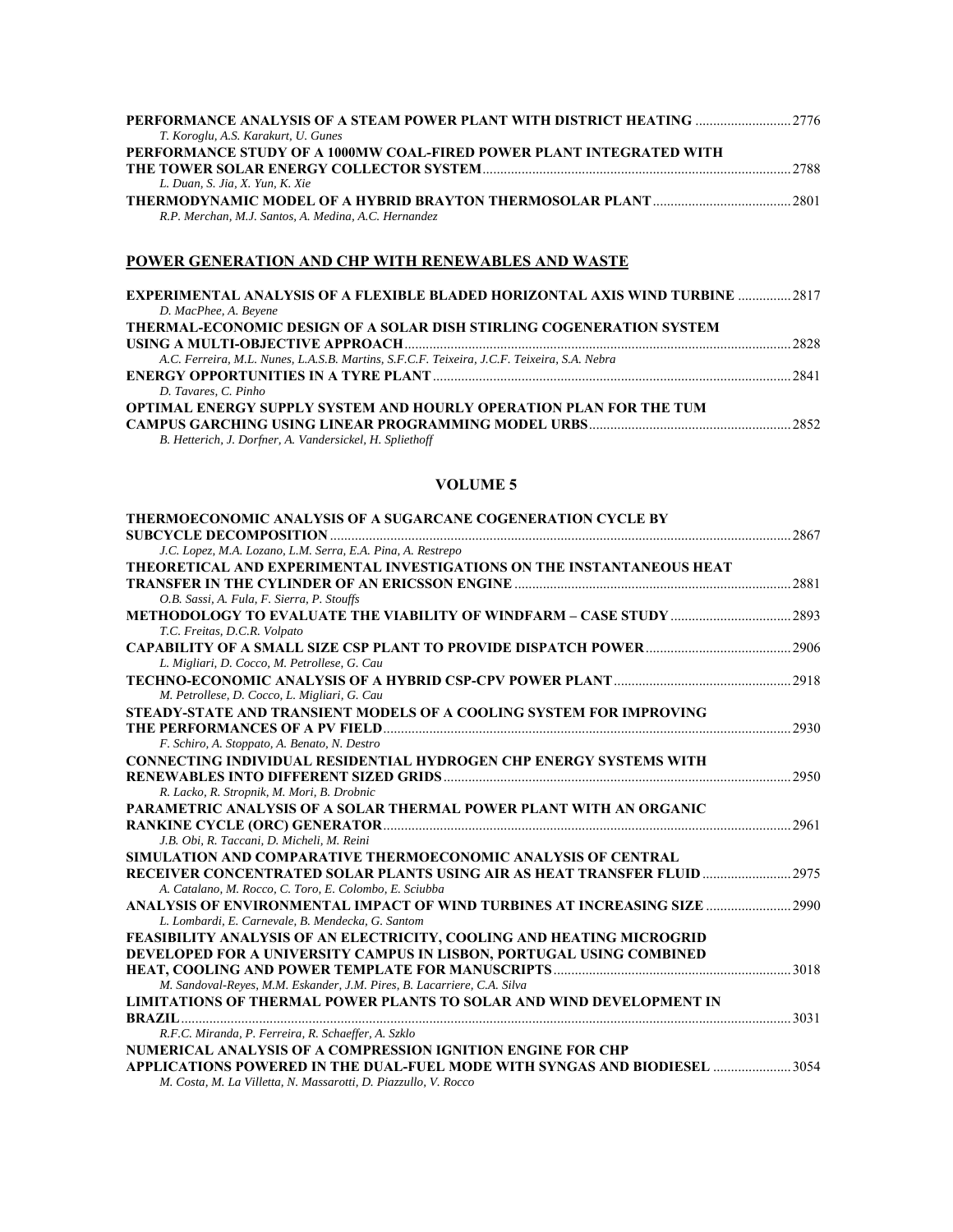| NEW METHODOLOGY FOR COMPUTING PERFORMANCE OF SOLAR STIRLING ENGINES                         |      |
|---------------------------------------------------------------------------------------------|------|
| WITH COGENERATION USING FRESNEL MIRRORS, DEVELOPED IN THE FRAMEWORK                         |      |
| P. Stoian, C. Monica, P.S. Adrian, B. Bogdan, S. Camelia, P. Gheorghe, B. Nicolae, B. Eugen |      |
| AUTOMATED DISPATCH CONTROL SYSTEM OF THERMAL SOLAR POWER PLANT3083                          |      |
| A. Belousov, Y. Koshlich, A. Grebenik                                                       |      |
| <b>RESEARCH OF LIGHTNING PROTECTION FEATURES FOR A WIND MILL BY THE</b>                     |      |
|                                                                                             |      |
| A.N. Potapenko, A.I. Shtifanov, T.A. Potapenko                                              |      |
| <b>MODELING AND PARAMETRIC ANALYSIS OF A WASTE - TO-ENERGY FACILITIES</b>                   |      |
|                                                                                             |      |
| E. Badine, C. Maatouk                                                                       |      |
|                                                                                             |      |
| F. Klaucke, T. Morosuk, F. Holtrup, G. Tsatsaronis                                          |      |
| PROCESS INTEGRATION, SIMULATION & OPTIMIZATION OF ENERGY SYSTEMS                            |      |
|                                                                                             |      |
| PERFORMANCE COMPARISON OF ENERGY SUPPLY SYSTEMS UNDER UNCERTAIN                             |      |
|                                                                                             |      |
| R. Yokoyama, R. Nakamura, T. Wakui                                                          |      |
| <b>IDENTIFICATION OF DATA-DRIVEN GREY-BOX MODELS FOR ENERGY MANAGEMENT</b>                  |      |
| <b>APPLICATIONS</b> 2334                                                                    |      |
| H. Harb, N. Boyanovr, T. Schutz, H. Wolisz, K. Huchtemann, D. Muller                        |      |
| DEVELOPMENT OF A SIMPLIFIED PROCESS INTEGRATION METHODOLOGY FOR                             |      |
|                                                                                             |      |
| R. Bergamini, T.V. Nguyen, F. Buhler, B. Elmegaard                                          |      |
| A PRELIMINARY ANALYSIS OF FLOATING PRODUCTION STORAGE AND OFFLOADING                        |      |
|                                                                                             |      |
| T.V. Nguyen, Y.A. Carranza-Sanchez, S.D.O. Junior                                           |      |
| "COMPOSED THERMODYNAMIC RARITY" OF THE MATERIALS IN ELECTRIC AND                            |      |
|                                                                                             |      |
| A. Valero, A. Valero, N. von Gries                                                          |      |
| <b>HEAT INTEGRATION OF A VINASSE CONCENTRATION SYSTEM AND JUICE</b>                         |      |
| EVAPORATION SYSTEM WITHIN A CONVENTIONAL SUGARCANE BASED ETHANOL                            |      |
|                                                                                             |      |
| E.F. Cortes-Rodriguez, N.A. Fukushima, R. Palacios-Bereche, A.V. Ensinas, S.A. Nebra        |      |
| <b>REFRIGERATION &amp; AIR CONDITIONING, HEAT PUMPS</b>                                     |      |
| TD I MOUNT DEEDLOED I TIAM OVALES. SIMILL ATIAN DESITERS                                    | 2201 |

|                                                                                                               | 3201  |
|---------------------------------------------------------------------------------------------------------------|-------|
| M. Loffler, A. Magdanz                                                                                        |       |
| <b>EXPERIMENTAL STUDY OF A NOVEL EJECTOR-ABSORPTION REFRIGERATION CYCLE</b>                                   |       |
|                                                                                                               | 3216  |
| Y. Shi, G. Chen, D. Hong, O. Wang                                                                             |       |
| <b>INFLUENCES ON THE SEASONAL PERFORMANCE OF HEAT PUMP SYSTEMS</b>                                            |       |
|                                                                                                               | 3224  |
| P. Mehrfeld, M. Nurenberg, K. Huchtemann, D. Muller                                                           |       |
| MODE AND STORAGE LOAD BASED CONTROL OF A COMPLEX BUILDING SYSTEM WITH                                         |       |
|                                                                                                               | 3239  |
| J. Futterer, G. Bode, D. Muller                                                                               |       |
| PERFORMANCE ANALYSIS OF MAGNETOCALORIC HEAT PUMP WITH MANGANESE-                                              |       |
|                                                                                                               | 3251  |
| G. Sota, T. Kawanami, K. Yamashita, T. Onishi, K. Soejima, H. Wada, S. Hirano, T. Okamura, S. Bae, N. Hirano, |       |
| K. Shirai, S. Hirasawa                                                                                        |       |
| ENHANCED THERMAL RESPONSE TEST USING FIBER OPTICS FOR A DOUBLE U-PIPE                                         |       |
|                                                                                                               |       |
| N. Aranzabal, G. Radioti, J. Martos, J. Soret, F. Nguyen, R. Charlier                                         |       |
| <b>COMPARING SEASONAL PERFORMANCE FACTOR OF DIFFERENT HEAT PUMP SYSTEMS</b>                                   |       |
|                                                                                                               | 32.75 |
| T. Kurevija, J. Kapuralic, M. Macenic                                                                         |       |
|                                                                                                               |       |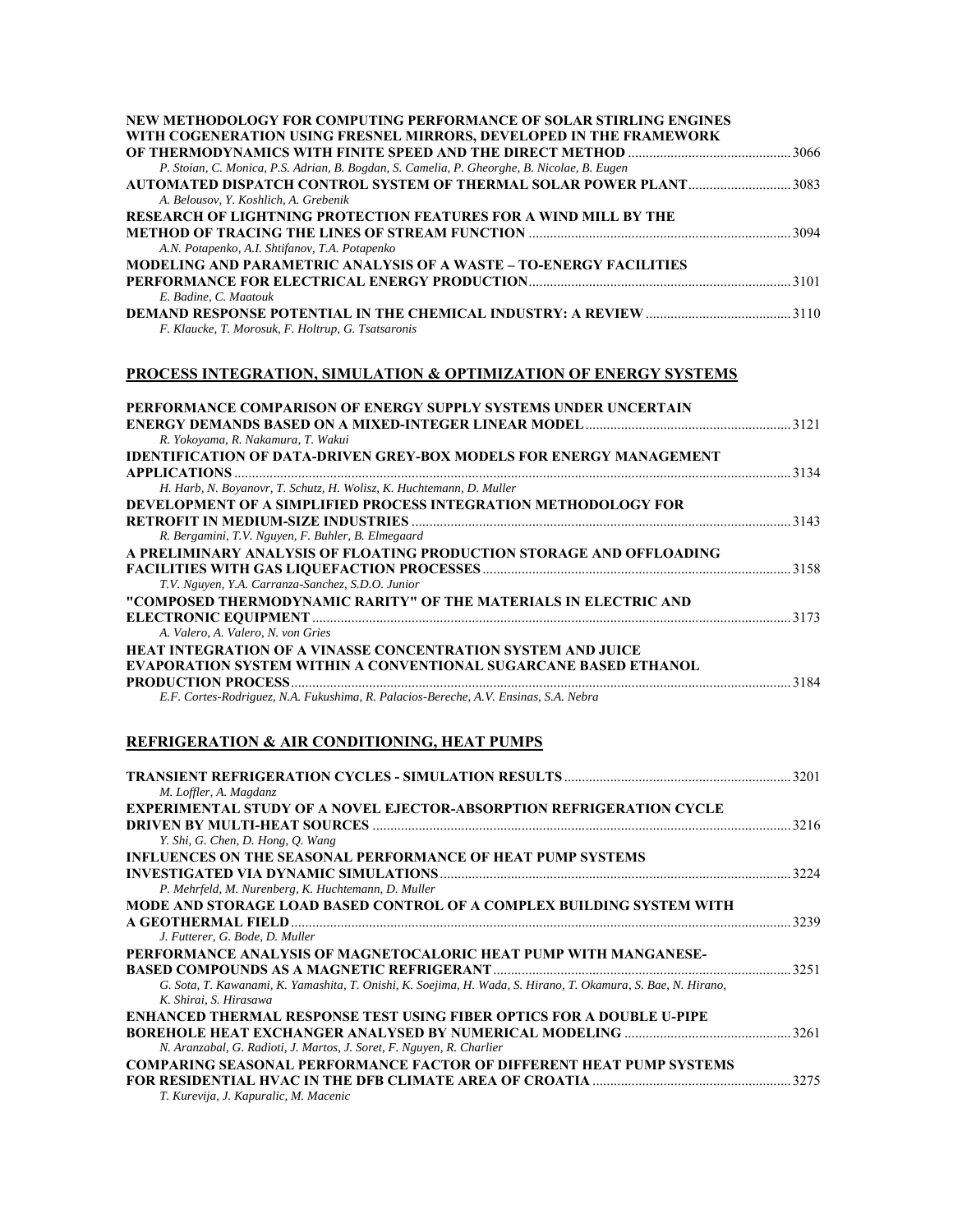| <b>OPTIMAL OPERATION OF VAPOR-COMPRESSION CYCLES IN OFF-DESIGN CONDITIONS 3286</b><br>A. Reyes-Lua, S. Skogestad |  |
|------------------------------------------------------------------------------------------------------------------|--|
| THERMODYNAMIC PERFORMANCE EVALUATION OF R744 SUPERMARKET                                                         |  |
|                                                                                                                  |  |
| P. Gullo, G. Cortella                                                                                            |  |
| <b>ACCURACY IMPROVEMENT OF PERFORMANCE EVALUATION FOR VARIABLE</b>                                               |  |
|                                                                                                                  |  |
| E. Matsui, S. Kametani, T. Nobe                                                                                  |  |
| <b>EASY ADVANCED CONTROL FOR ENERGY EFFICIENCY APPLIED TO REFRIGERATION 3318</b>                                 |  |
| B. Ballot-Miguet, J. Blancarte, G. Duhot                                                                         |  |
| <b>OPTIMIZATION OF MULTI-LAYER ACTIVE MAGNETIC REGENERATOR TOWARDS</b>                                           |  |
|                                                                                                                  |  |
| T. Lei, K. Engelbrecht, K.K. Nielsen, H.N. Bez, C.T. Veje, C.R.H. Bahl                                           |  |
| <b>IMPACT OF BOREHOLE CEMENT-BENTONITE GROUT THERMAL CONDUCTIVITIES ON</b>                                       |  |
|                                                                                                                  |  |
| T. Kurevija, M. Macenic, S. Borovic                                                                              |  |
| THREE DIMENSIONAL MOLDING OF MANGANESE RELATED MAGNETO CALORIC                                                   |  |
|                                                                                                                  |  |
| S. Hirano, A. Toba, H. Suzuki, T. Kawanami, T. Oonishi                                                           |  |
| STUDY ON PERFORMANCES OF A NOVEL RESIDENTIAL AIR SOURCE HEAT PUMP                                                |  |
| W.L. Luo, J. Bonechi, D. Liu, R.Z. Wang                                                                          |  |
| PROPENE/ISOBUTANE MIXTURES IN HEAT PUMPS: AN EXPERIMENTAL INVESTIGATION  3375                                    |  |
| V. Venzik, D. Roskosch, B. Atakan                                                                                |  |
|                                                                                                                  |  |
| L. Lamarche                                                                                                      |  |
| MODELING OF FROST GROWTH AND EVAPORATION OF REFRIGERATION MIXTURES IN                                            |  |
|                                                                                                                  |  |
| E. Keryakos, J. Toubassy, A. Danlos, D. Clodic, G. Descombes                                                     |  |
| <b>INVESTIGATION ON ANNUAL ENERGY PERFORMANCE OF A VWV AIR-SOURCE HEAT</b>                                       |  |
|                                                                                                                  |  |
| R. Wang, Z. Jin, X. Zhai, C. Jin, W. Luo, T.M. Eikevik                                                           |  |
| <b>COMPARATIVE EXERGOECONOMIC ANALYSIS OF VARIOUS TRANSCRITICAL R744</b>                                         |  |
|                                                                                                                  |  |
| P. Gullo, G. Cortella                                                                                            |  |
| THERMODYNAMIC MODELLING AND EXERGTIC ANALYSIS OF AMMONIA-WATER                                                   |  |
|                                                                                                                  |  |
| A.G. Gallego, G. Martins                                                                                         |  |
| DESIGN OF SERIALLY CONNECTED AMMONIA-WATER HYBRID ABSORPTION-                                                    |  |
| <b>COMPRESSION HEAT PUMPS FOR DISTRICT HEATING WITH THE UTILISATION OF A</b>                                     |  |
|                                                                                                                  |  |
| J.K. Jensen, T. Ommen, W.B. Markussen, B. Elmegaard                                                              |  |
| <b>ECOS 2016: OPERATION STRATEGY FOR HEAT RECOVERY OF TRANSCRITICAL CO2</b>                                      |  |
|                                                                                                                  |  |
| M. Noding, N. Fidorra, M. Graber, J. Kohler                                                                      |  |
| PROPOSAL AND ASSESSMENT OF A TWO-STAGE LIQUID DESICCANT                                                          |  |
| <b>DEHUMIDIFICATION SYSTEM DRIVEN BY LOW-TEMPERATURE HEAT AND POWER3480</b>                                      |  |
| W. Han, B. Su                                                                                                    |  |
| <b>EFFICIENT WASTE HEAT RECOVERY IN A CRYOGENIC DISTILLATION AIR</b>                                             |  |
|                                                                                                                  |  |
| N. Demesa, J.C. Bruno, A. Coronas, A. Huicochea                                                                  |  |
| THERMO-ECONOMIC ASSESSMENT BASED ON FIELD TEST RESULTS FOR THE AIR-TO-                                           |  |
|                                                                                                                  |  |
| P. Poredos, T. Duh, A. Kitanovski, A. Poredos                                                                    |  |

# **SYSTEM OPERATION, CONTROL, DIAGNOSTICS & PROGNOSIS**

| ANALYSIS OF DIFFERENT FOULING PREDICTIVE MODELS IN A HEAT EXCHANGER |  |
|---------------------------------------------------------------------|--|
|                                                                     |  |
| C. Weber, B. Tremeac, C. Marvillet, C. Castelain                    |  |